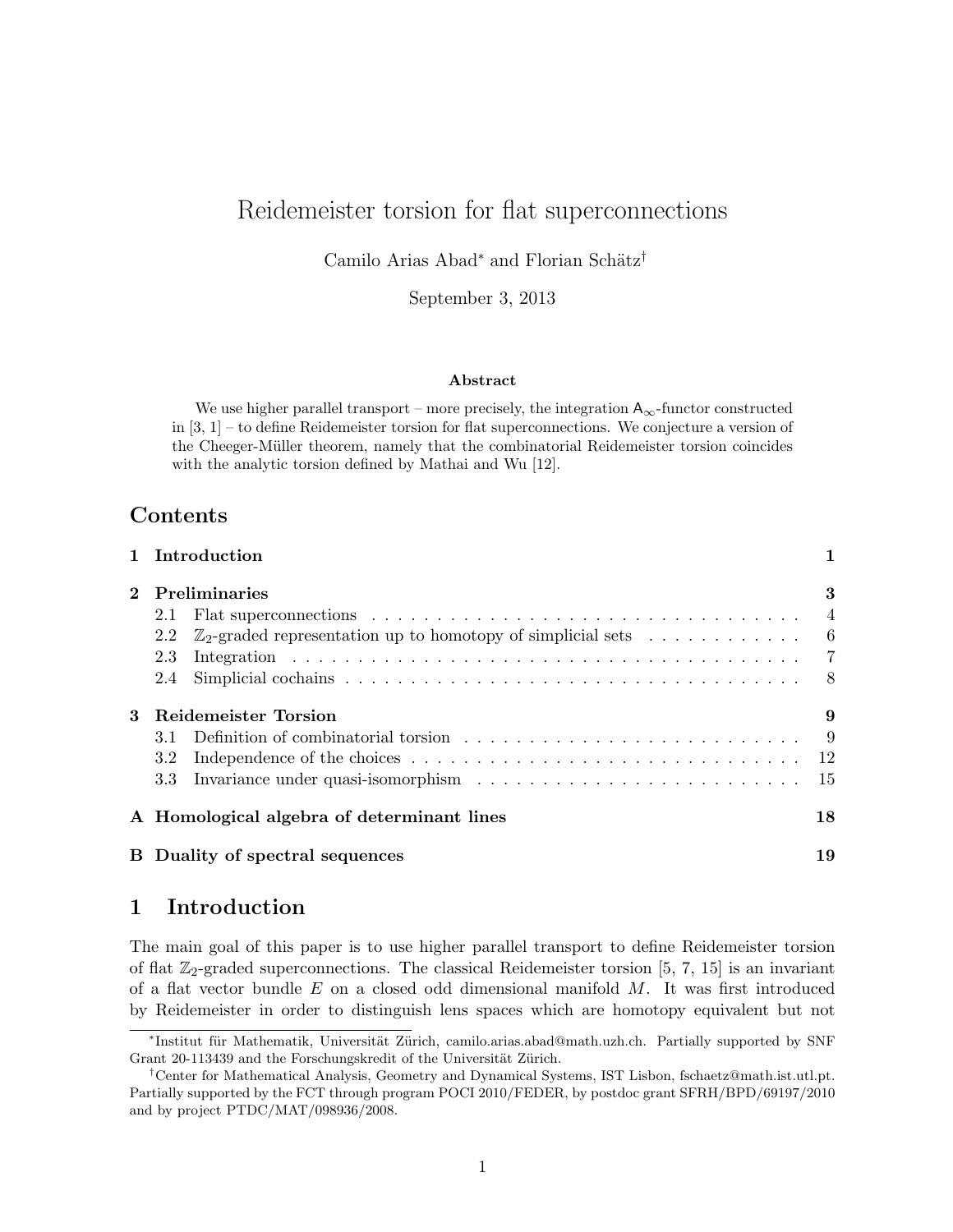homeomorphic. This invariant – which is a norm  $\tau_R$  on the determinant line of the cohomology  $H(M, E)$  – is defined by choosing a triangulation of M. The corresponding cellular complex is finite dimensional and computes  $H(M, E)$ . The norm  $\tau_R$  is then constructed with the help of the cellular basis and the fact that the determinant line of a finite dimensional complex is naturally isomorphic to the determinant line of its cohomology.

We prove that, given a flat superconnection on an closed, orientable, odd dimensional manifold M, the A<sub>∞</sub>-version of parallel transport constructed in [3, 1], together with the choice of a triangulation, produce a finite dimensional complex computing the cohomology  $H(M, E)$ . Using this complex and Poincaré duality, one can induce a norm – the Reidemeister torsion  $\tau_R$  – on the determinant line det  $H(M, E)$ , thus extending the construction

$$
(E, \nabla) \mapsto \tau_R
$$

to the  $\mathbb{Z}_2$ -graded setting.

The notion of higher parallel transport that we use can be formulated as follows: Ordinary parallel transport for flat vector bundles yields an integration functor:

$$
\int: \mathsf{Flat}(M) \to \mathrm{Rep}(\Pi_1(M)),
$$

from the category  $\textsf{Flat}(M)$  of flat vector bundles on M to the category of representations of the fundamental groupoid  $\Pi_1(M)$  of M. Based on the work of Gugenheim [9] and Igusa [10], Block-Smith [3] and Arias-Schätz [1] showed that this integration functor extends to an  $A_{\infty}$ -functor which makes the following diagram commute:

Flat(M) 
$$
\xrightarrow{f}
$$
 Rep( $\Pi_1(M)$ )  
\n $\downarrow$   
\n $\hat{\mathcal{R}}ep^{\infty}(TM) \xrightarrow{f} \hat{\mathcal{R}}ep^{\infty}(\pi_{\infty}(M)).$ 

Here,  $\hat{\mathcal{R}}e^{\infty}(TM)$  denotes the *dg*-category of flat superconnections on M,  $\hat{\mathcal{R}}e^{\infty}(\pi_{\infty}(M))$ denotes the category of representations up to homotopy of the simplicial set  $\pi_{\infty}(M)$  of smooth singular chains on  $M$ ; the vertical arrows are natural inclusions and the horizontal arrow at the bottom is the  $A_{\infty}$ -functor mentioned above. This construction gives higher holonomies associated not only to one dimensional simplices, but to simplices of all dimensions. It provides a combinatorial (singular) way to compute the cohomology of a flat superconnection on  $E$ : By choosing a smooth triangulation  $(K, \phi)$  of M, one obtains a subsimplicial set  $M^K \hookrightarrow \pi_{\infty}(M)$  of the infinity groupoid of M. By restricting the representation  $\int(E)$  to  $M^K$ , one obtains a finite dimensional complex that computes the cohomology of  $H(M, E)$ . We use this complexto define the Reidemeister torsion  $\tau_R$  of the flat superconnection on E.

We should mention that, in a certain sense, the Reidemeister torsion of a flat superconnection on  $E$  is not a new invariant: any flat superconnection  $D$  on  $E$  induces a flat connection on the cohomology bundle  $H_{\partial}(E)$ . Moreover, filtering the complex  $\Omega(M, E)$  in a natural way yields a spectral sequence  $\mathcal{E}_r$  converging to  $H(M, E)$  and whose second page is

$$
\mathcal{E}_2^{p,\overline{q}} \cong H(M, H_{\partial}^{\overline{q}}(E)).
$$

This induces a canonical isomorphism at the level of determinant lines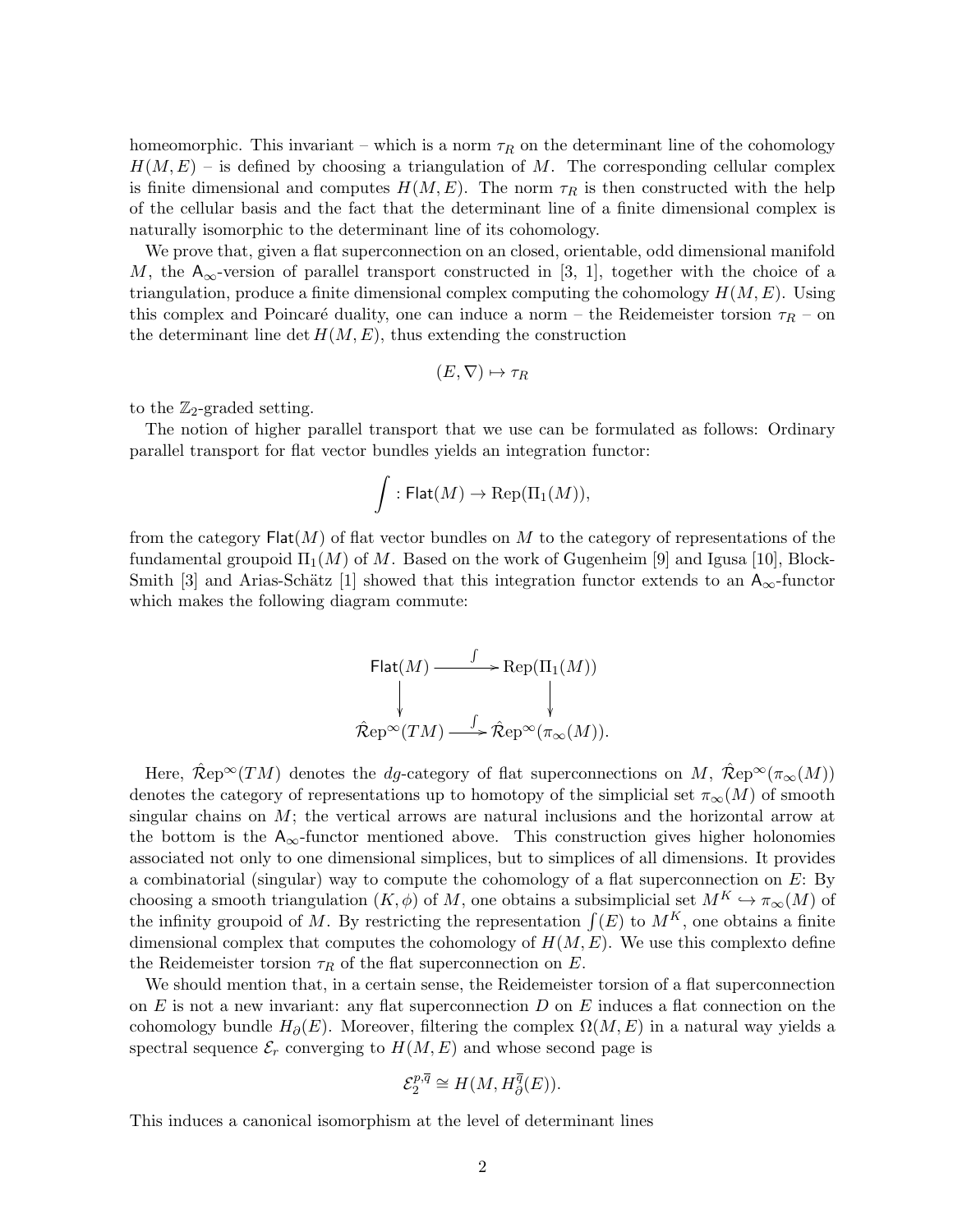#### $\det H(M, E) \cong \det H(M, H_\partial(E)).$

This turns out to be an isomorphism of metric vector spaces. That is, the torsion of the flat superconnection D is mapped to the usual Reidemeister torsion of the flat bundle  $H_{\partial}(E)$  under this isomorphism.

Mathai and Wu [12] have studied the analytic torsion of  $\mathbb{Z}_2$ -graded superconnections. It is natural to conjecture a version of the Cheeger-Müller theorem in this context, namely, that the analytic torsion defined by Mathai-Wu coincides with the Reidemeister torsion defined in the present paper. Since, as mentioned before, the Reidemeister torsion of flat superconnections reduces in a certain sense to the ordinary Reidemeister torsion, this question is equivalent to asking whether the same reduction holds true for the analytic torsion of Mathai-Wu. Some results in that direction can be found in [11], see in particular Proposition 5.1 there.

The paper is organized as follows: In Section  $\S2$  we review the definitions of flat superconnections, representations up to homotopy of simplicial sets, and the basic properties of the integration  $A_{\infty}$ -functor constructed in [3, 1]. We also show that, by choosing a triangulation of the manifold  $M$ , one can find a finite dimensional complex computing the cohomology of a flat superconnection E on M. In Section  $\S 3$  we explain how to use the higher version of parallel transport to define the Reidemeister torsion of a flat superconnection on a closed, orientable, odd dimensional manifold  $M$ . The main result of the paper is Theorem 3.9, which states the independence of Reidemeister torsion of all auxiliary choices. We prove – Corollary 3.12 – that under the natural identification of determinant lines, the Reidemeister torsion of a flat superconnection on E coincides with the ordinary Reidemeister torsion of the flat connections induced on the cohomology bundle  $H_{\partial}(E)$ . It is also proven that the Reidemeister torsion is invariant under quasi-isomorphisms of flat superconnections, see Proposition 3.15. In the Appendix we collect some general facts regarding homological algebra of determinant lines and prove some duality results for spectral sequences.

Conventions. All complexes we consider are complexes of vector spaces over the reals R. Moreover, all isomorphisms between linear objects (complexes, graded vector spaces, vector spaces) are considered up to sign.

### 2 Preliminaries

We discuss some results regarding higher notions of parallel transport for flat superconnections. The constructions we describe here are based on [1, 3, 10]. While these papers are written in the setting of  $\mathbb{Z}$ -graded superconnections, we will be interested in the  $\mathbb{Z}_2$ -graded case. Most of the results apply in this setting without major modifications. We will indicate the changes that are necessary in the  $\mathbb{Z}_2$ -graded case.

Throughout the paper, we use the following notations:

- 1. Given an integer  $n \in \mathbb{Z}$ , we denote its mod 2 reduction by  $\overline{n} \in \mathbb{Z}_2$ .
- 2. Let V be a  $\mathbb{Z}_2$ -graded vector space, i.e.  $V = V^{\overline{0}} \oplus V^{\overline{1}}$ .
	- a) The dual  $V^*$  of V is the Z<sub>2</sub>-graded vector space with  $(V^*)^{\overline{0}} = (V^{\overline{0}})^*$  and  $(V^*)^{\overline{1}} =$  $(V^{\bar{1}})^*$ .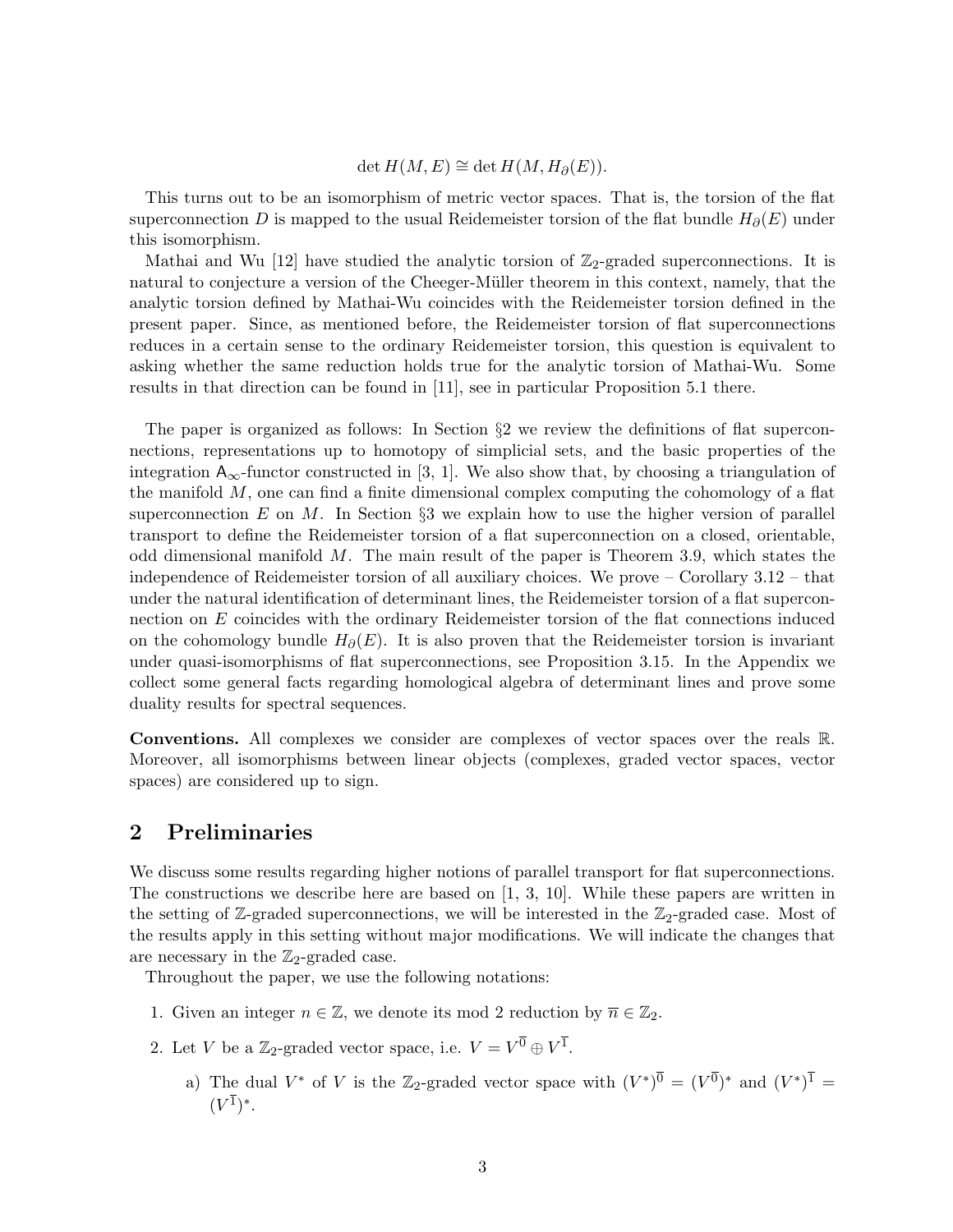- b) We define the  $\mathbb{Z}_2$ -graded vector space  $\Pi V$  to be given by  $(\Pi V)^{\overline{0}} = V^{\overline{1}}$  and  $(\Pi V)^{\overline{1}} =$  $V^{\overline{0}}$ .
- c) Given another  $\mathbb{Z}_2$ -graded vector space W, the space of linear maps  $\text{Hom}(V, W)$  is a  $\mathbb{Z}_2$ -graded vector space with

$$
\text{Hom}^{\overline{0}}(V, W) = \text{Hom}(V^{\overline{0}}, W^{\overline{0}}) \oplus \text{Hom}(V^{\overline{1}}, W^{\overline{1}}), \quad \text{and}
$$
  

$$
\text{Hom}^{\overline{1}}(V, W) = \text{Hom}(V^{\overline{0}}, W^{\overline{1}}) \oplus \text{Hom}(V^{\overline{1}}, W^{\overline{0}}), \quad \text{respectively.}
$$

#### 2.1 Flat superconnections

Let E be a vector bundle over M of finite rank. We assume that E is  $\mathbb{Z}_2$ -graded, i.e. it splits into an even and an odd part,  $E = E^{\overline{0}} \oplus E^{\overline{1}}$ . The space  $\Omega(M, E) = \Gamma(\wedge T^*M \otimes E)$  of differential forms with values in  $E$  is a  $\mathbb{Z}_2$ -graded vector space with components

$$
\Omega(M,E)^{\overline{0}}:=\bigoplus_{\overline{k}+\overline{l}=\overline{0}}\Omega^k(M,E^{\overline{l}})\qquad\text{and}\qquad \Omega(M,E)^{\overline{1}}:=\bigoplus_{\overline{k}+\overline{l}=\overline{1}}\Omega^k(M,E^{\overline{l}}).
$$

The vector space  $\Omega(M, E)$  is a Z<sub>2</sub>-graded module over the algebra  $\Omega(M)$ .

**Definition 2.1.** A superconnection on  $E$  is a linear operator

$$
D: \Omega(M, E) \to \Omega(M, E)
$$

of odd degree which satisfies the Leibniz rule

$$
D(\alpha \wedge \omega) = d\alpha \wedge \omega + (-1)^{|\alpha|} \alpha \wedge D(\omega)
$$

for all homogeneous  $\alpha \in \Omega(M)$  and  $\omega \in \Omega(M, E)$ . A superconnection D is flat if  $D^2 = 0$ .

**Remark 2.2.** Any superconnection  $D$  on  $E$  corresponds to a family of operators

$$
(\partial, \nabla, \omega_2, \omega_3, \dots),
$$

where  $\partial$  is a fiberwise linear operator on  $E, \nabla = (\nabla^{\overline{0}}, \nabla^{\overline{1}})$  is a pair of connections on  $E^{\overline{0}}$  and  $E^{\overline{1}}$ , and  $\omega_k$  are differential forms of degree k with values in  $\text{End}^{1-k}(E)$ , where  $\text{End}(E)$  denotes the  $\mathbb{Z}_2$ -graded algebra of endomorphisms of E.

The flatness condition on D translates into a family of quadratic relations of the form

$$
\partial \circ \partial = 0
$$
,  $[\partial, \nabla] = 0$ ,  $[\partial, \omega_2] + R_{\nabla} = 0$ , and  
 $[\partial, \omega_k] + [d_{\nabla}, \omega_{k-1}] + \sum_{r+s=k, r, s \ge 2} \omega_r \wedge \omega_s = 0$ , for  $k \ge 3$ .

Here,  $[\cdot, \cdot]$  denotes the graded commutator.

**Definition 2.3.** Let E be a  $\mathbb{Z}_2$ -graded vector bundle, equipped with a flat superconnection D. The cohomology  $H(M, E)$  of M with values in E is the cohomology of the complex  $(\Omega(M, E), D)$ .

**Remark 2.4.** The cohomology  $H(M, E)$  inherits a  $\mathbb{Z}_2$ -grading from  $\Omega(M, E)$ . In the following, we will always consider  $H(M, E)$  as a  $\mathbb{Z}_2$ -graded vector space.

**Conventions.** In the following,  $dq$ -category will always refer to a  $\mathbb{Z}_2$ -graded  $dq$ -category.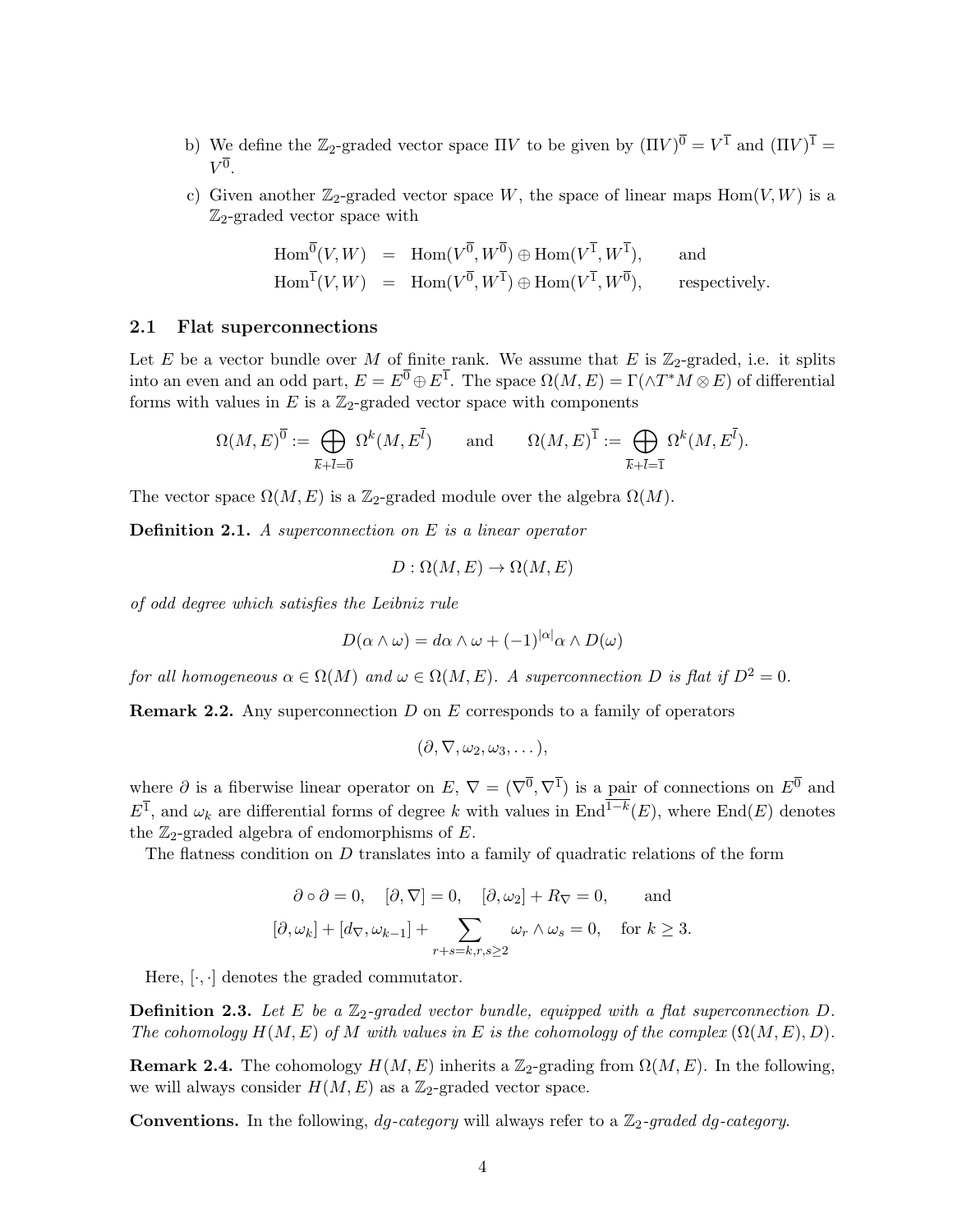**Remark 2.5.** The flat superconnections on  $M$  can be organized into a  $dg$ -category. A morphism of parity  $\bar{p}$  between two flat superconnections E and E' on M is a parity  $\bar{p}$  morphism of  $\Omega(M)$ modules

$$
\phi : \Omega(M, E) \to \Omega(M, E').
$$

Observe that we do not require  $\phi$  to be a chain map. The space of morphisms

$$
\underline{\mathrm{Hom}}(E,E')=\underline{\mathrm{Hom}}^{\overline{0}}(E,E')\oplus \underline{\mathrm{Hom}}^{\overline{1}}(E,E'),
$$

is a  $\mathbb{Z}_2$ -graded complex with differential

$$
\Delta(\phi) := D' \circ \phi - (-1)^{|\phi|} \phi \circ D.
$$

We will denote the resulting dq-category by  $\mathcal{\hat{R}}ep^{\infty}(T(M)).$ 

Remark 2.6. Since a flat superconnection is an elliptic differential operator, the cohomology  $H(M, E)$  is finite dimensional for M a closed manifold.

**Definition 2.7.** Let E be a  $\mathbb{Z}_2$ -graded vector bundle over M, equipped with a flat superconnection D. The dual of D is the flat superconnection  $D^*$  on  $E^*$  determined by the condition:

$$
d < \alpha, \omega> = +(-1)^{|\alpha|} < \alpha, D\omega>
$$

for all  $\alpha \in \Omega(M, E^*)$  and  $\omega \in \Omega(M, E)$ .

**Remark 2.8.** Under the assumption that  $M$  is closed and orientable, Poincaré duality holds true for flat superconnections. That is, the natural pairing

$$
\Omega(M, E^*) \otimes \Omega(M, E) \to \mathbb{R}, \qquad (\alpha, \omega) \mapsto \int_M < \alpha, \omega > \frac{1}{2}
$$

induces a pairing

$$
H(M, E^*) \otimes H(M, E) \to \mathbb{R},
$$

where  $H(M, E^*)$  is the cohomology of M with values in  $E^*$ , equipped with the flat superconnection  $D^*$  introduced in Definition 2.7. The pairing is perfect on the level of cohomology, as can be verified by Hodge-theory. The duality between  $H(M, E)$  and  $H(M, E^*)$  is a special instance of the duality established in [2].

The parity of the corresponding isomorphism

$$
\mathcal{D}:H(M,E^*)\to (H(M,E))^*
$$

coincides with the dimension of  $M$ . In particular, if  $M$  is odd dimensional, we obtain a paritypreserving isomorphism of  $\mathbb{Z}_2$ -graded vector spaces

$$
\mathcal{D}: H(M, E^*) \to \Pi H(M, E)^*.
$$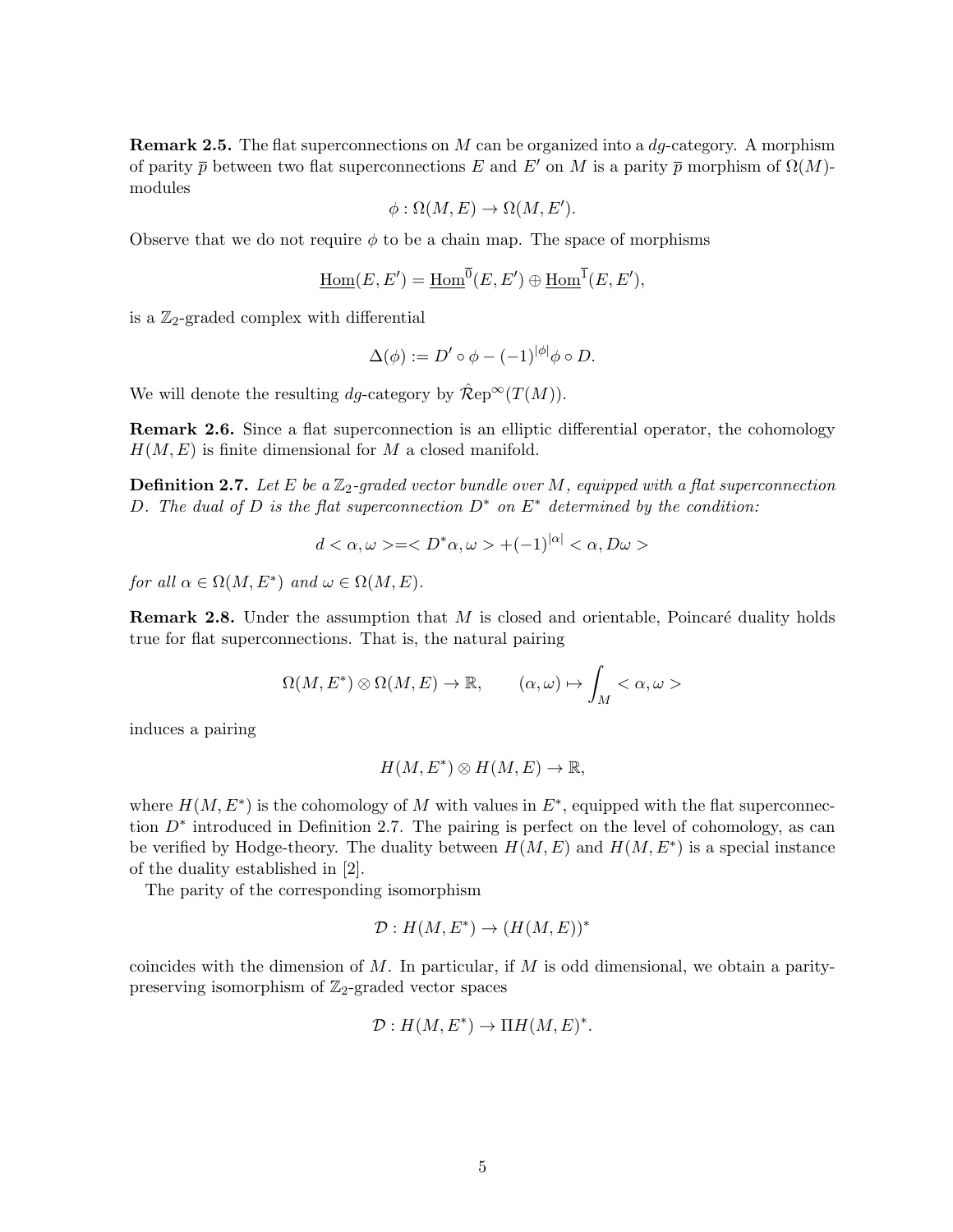#### 2.2  $\mathbb{Z}_2$ -graded representation up to homotopy of simplicial sets

Let  $X_{\bullet}$  be a simplicial set with face and degeneracy maps denoted by

$$
d_i: X_k \to X_{k-1} \quad \text{and} \quad s_i: X_k \to X_{k+1},
$$

respectively. We will use the notation

$$
P_i := (d_0)^{k-i} : X_k \to X_i,
$$
  
\n
$$
Q_i := d_{i+1} \circ \cdots \circ d_k : X_k \to X_i,
$$

for the maps that send a simplex to its  $i$ -th back and front face, respectively. The  $i$ -th vertex of a simplex  $\sigma \in X_k$  will be denoted  $v_i(\sigma)$ , or simply  $v_i$ , when no confusion can arise. In terms of the above operations, one can write

$$
v_i = (P_0 \circ Q_i)(\sigma).
$$

Suppose that E is a  $\mathbb{Z}_2$ -graded vector bundle over  $X_0$ , i.e. that there is a  $\mathbb{Z}_2$ -graded vector space  $E_x$  for each  $x \in X_0$ . A cochain  $F_k$  of degree k on  $X_{\bullet}$  with values in E is a map

$$
F_k: X_k \to E,
$$

such that  $F_k(\sigma) \in E_{v_0(\sigma)}$ . We denote by  $\hat{C}^k(X, E)$  the vector space of normalized cochains, i.e. those cochains which vanish on degenerate simplices. The space of E-valued cochains is a  $\mathbb{Z}_2$ -graded vector space:

$$
\hat{C}(X,E) := \hat{C}(X,E)^{\overline{0}} \oplus \hat{C}(X,E)^{\overline{1}},
$$

where

$$
\hat{C}(X, E)^{\overline{0}} := \prod_{\overline{k} + \overline{i} = \overline{0}} \hat{C}^k(X, E^{\overline{i}}) \quad \text{and} \quad \hat{C}(X, E)^{\overline{1}} := \prod_{\overline{k} + \overline{i} = \overline{1}} \hat{C}^k(X, E^{\overline{i}}).
$$

In case the vector bundle is the trivial line bundle R we will write  $\hat{C}(X)$  instead of  $\hat{C}(X,\mathbb{R})$ . The space  $\hat{C}(X)$  is naturally a Z<sub>2</sub>-graded dg-algebra with the cup product defined on cochains  $F$  and  $F'$  of degree i and j by

$$
(F \cup F')(\sigma) = F(Q_i(\sigma))F'(P_j(\sigma))
$$

and the usual simplicial differential defined by

$$
\delta(\eta)(\sigma) := \sum_{i=0}^k (-1)^i d_i^*(\eta)(\sigma),
$$

for  $\eta \in \hat{C}^{k-1}(X)$ . We remark that  $\delta$  and  $\cup$  are actually compatible with the natural Z-grading on  $C(X)$ , but we will consider  $C(X)$  as a Z<sub>2</sub>-graded dg-algebra only.

Given any  $\mathbb{Z}_2$ -graded vector bundle E over  $X_0$ , the cup product gives the space  $\hat{C}(X, E)$  the structure of a right graded module over the algebra  $C(X)$ .

**Definition 2.9.** A unital  $\mathbb{Z}_2$ -graded representation up to homotopy of  $X_{\bullet}$  consists of the following data:

1. A finite rank  $\mathbb{Z}_2$ -graded vector bundle E over  $X_0$ .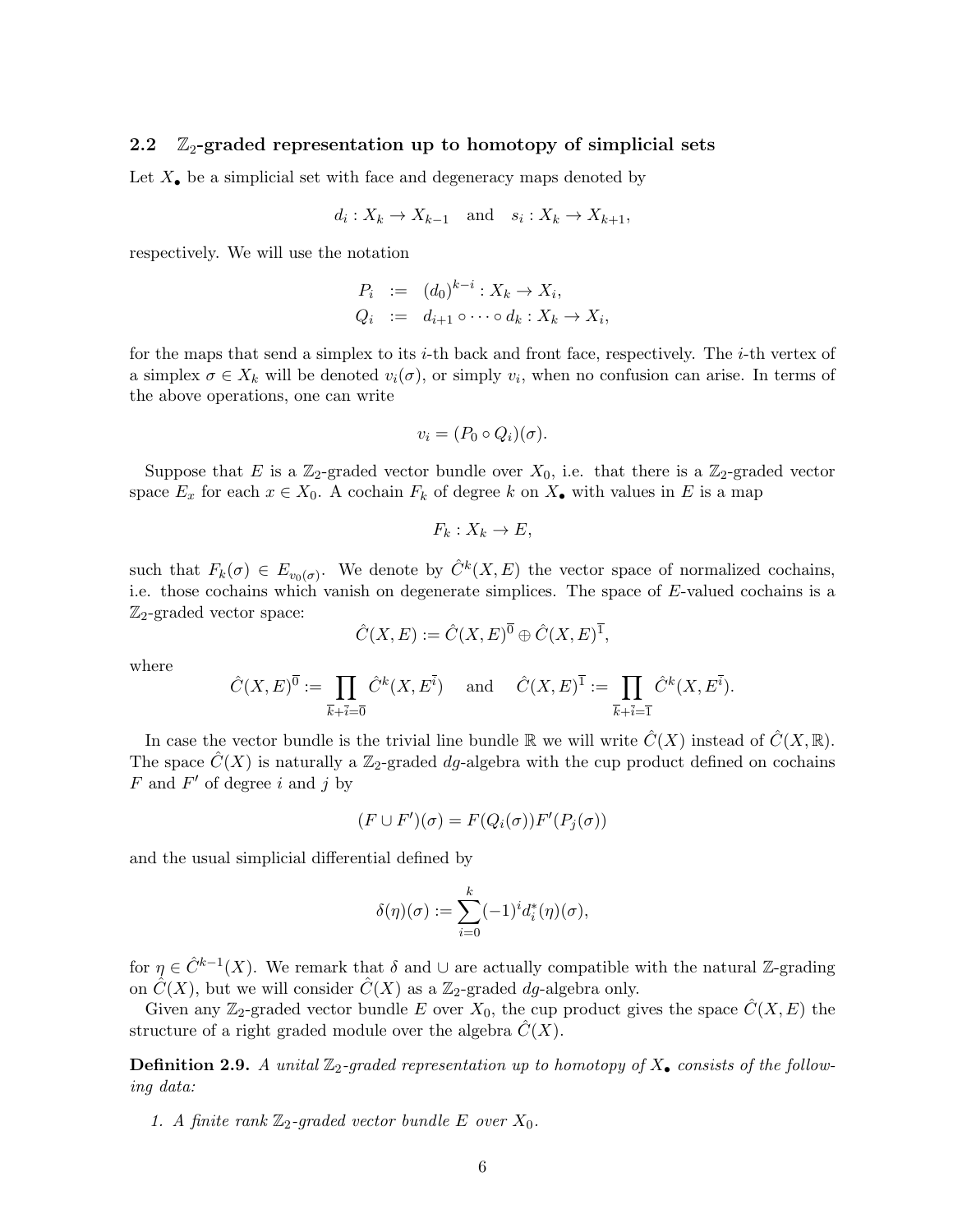2. A linear map of odd parity  $D: \hat{C}(X, E) \to \hat{C}(X, E)$  which is a derivation with respect to the  $\hat{C}(X)$ -module structure and squares to zero.

The cohomology of  $X_{\bullet}$  with values in E, denoted  $H(X, E)$ , is the cohomology of the complex  $(C(X, E), D).$ 

**Conventions.** In the following, representations up to homotopy will always refer to unital  $\mathbb{Z}_2$ graded representations up to homotopy.

**Remark 2.10.** The representations up to homotopy of  $X_{\bullet}$  form a dg-category. Let  $E, E'$  be two representations up to homotopy of  $X_{\bullet}$ . A parity  $\bar{p}$  morphism  $\phi \in \underline{\text{Hom}}^{\bar{p}}(E, E')$  is a parity  $\bar{p}$  map of  $\hat{C}(X)$ -modules  $\phi : \hat{C}(X, E) \to \hat{C}(X, E')$ . The space of morphisms is naturally a  $\mathbb{Z}_2$ -graded vector space

$$
\underline{\mathrm{Hom}}(E, E') = \underline{\mathrm{Hom}}^{\overline{0}}(E, E') \oplus \underline{\mathrm{Hom}}^{\overline{1}}(E, E')
$$

with differential

$$
\begin{array}{rcl}\n\boldsymbol{\Delta} : \underline{\operatorname{Hom}}^{\overline{p}}(E,E') & \to & \underline{\operatorname{Hom}}^{\overline{p+1}}(E,E') \\
\phi & \mapsto & D' \circ \phi - (-1)^{|\phi|} \phi \circ D.\n\end{array}
$$

We denote the resulting dg-category by  $\hat{\mathcal{R}}ep^{\infty}(X_{\bullet}).$ 

**Remark 2.11.** The category  $\hat{\mathcal{R}}e^{i\omega}(X_{\bullet})$  is functorial with respect to maps of simplicial sets. Namely, if  $f: X_{\bullet} \to Y_{\bullet}$  is a morphism of simplicial sets, then there is a pull-back dg-functor:

$$
f^* : \hat{\mathcal{R}}ep^{\infty}(Y_{\bullet}) \rightarrow \hat{\mathcal{R}}ep^{\infty}(X_{\bullet})
$$

$$
E \rightarrow f^*(E)
$$

In particular, this *dg*-functor induces a map in cohomology:

$$
f^*: H(Y, E) \to H(X, f^*E).
$$

#### 2.3 Integration

We will now discuss the notion of parallel transport for flat superconnections, based on Igusa's work [10]. It generalizes the fact that a flat connection on a vector bundle corresponds to a representation of the fundamental groupoid  $\Pi_1(M)$  of M. We denote the simplicial set of smooth simplices in M by  $\pi_{\infty}(M)$ , that is:

$$
\pi_{\infty}(M)_k := \text{Maps}(\Delta_k, M).
$$

One of the central results of  $[1, 3]$  is the following:

**Theorem 2.12.** There is an  $A_{\infty}$ -functor

$$
\int : \hat{\mathcal R}ep^\infty(TM) \to \hat{\mathcal R}ep^\infty(\pi_\infty(M))
$$

between the dg-category of flat superconnections on M and the dg-category of representations up to homotopy of  $\pi_{\infty}(M)$ . Moreover, the map induced in cohomology is an isomorphism.

#### Remark 2.13.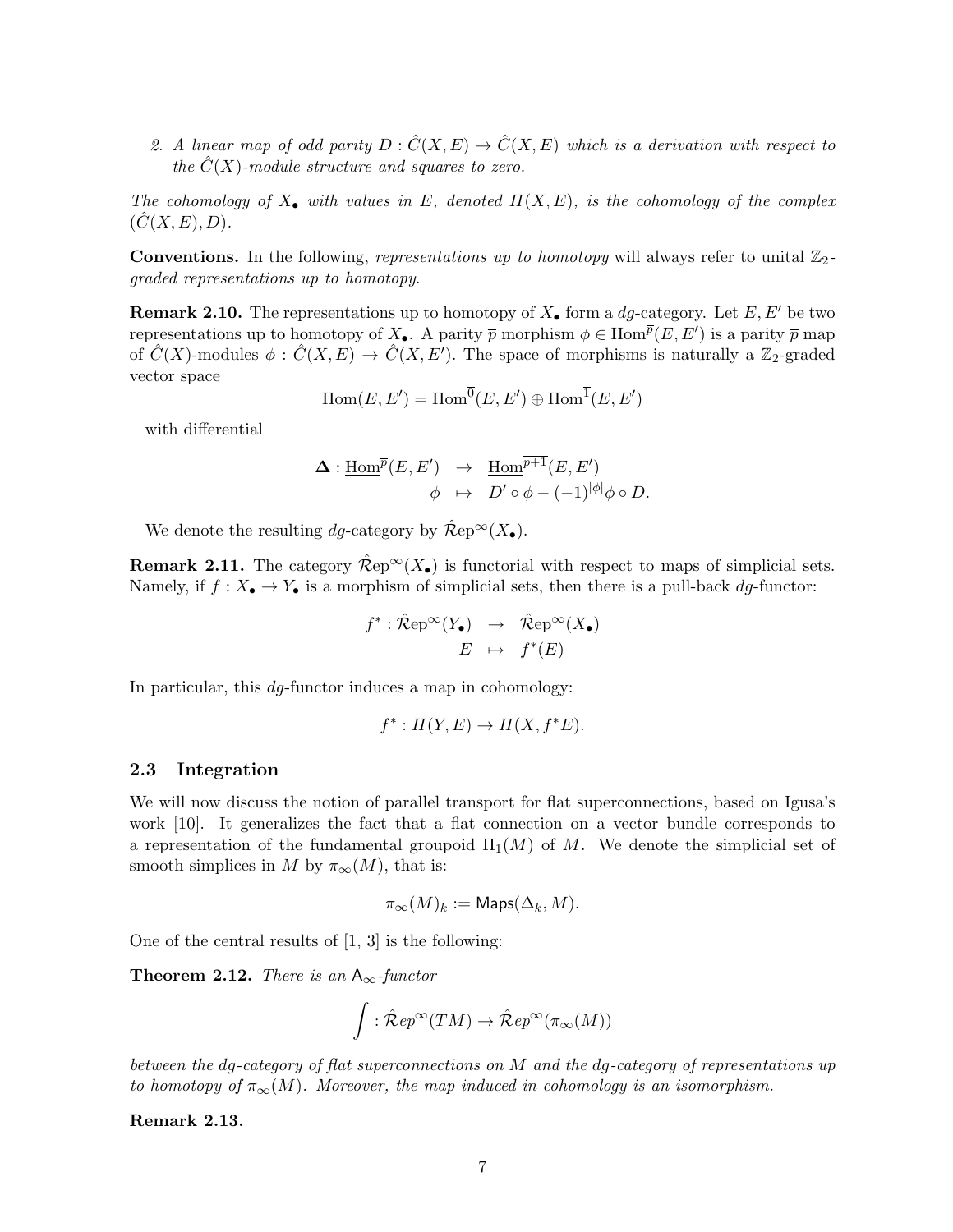- (1) Since the constructions of [1, 3] deal with the Z-graded case, some comments are in order. The integration  $A_{\infty}$ -functor is constructed using the  $A_{\infty}$  version of de Rham's theorem which was constructed by Gugenheim [9], using Chen's iterated integrals [4]. The general structure of the construction is as follows: Suppose that E is a  $\mathbb{Z}_2$ -graded trivial vector bundle over  $E$ . Then, a flat superconnection on  $E$  corresponds to a Maurer-Cartan element in  $\Omega(M,\text{End}(E))$  while a representation up to homotopy of  $\pi_{\infty}(M)$  on E corresponds to a Maurer-Cartan element in  $C(\pi_{\infty}(M), \text{End}(E))$ . By tensoring Gugenheim's  $A_{\infty}$ -morphism with End(E) one obtains an  $A_{\infty}$ -morphism between these two algebras. Therefore, there is a way to produce Maurer-Cartan elements in  $C(\pi_{\infty}(M), \text{End}(E))$  out of Maurer-Cartan elements in  $\Omega(M, \text{End}(E))$ . This procedure works in the Z<sub>2</sub>-graded case as well as for Z-grading. Gauge-invariance of Gugenheim's  $A_{\infty}$ -morphism allows to extend this construction to non-trivial bundles, see [1], Section 4.1, for the details.
- (2) Given a flat superconnection on  $M$ , one can define the cohomology associated to it in terms of the dg-category  $\mathcal{R}ep^{\infty}(TM)$  as follows:

 $H(TM, E) := H(\text{Hom}(\mathbb{R}, E)).$ 

Similarly, given a representation up to homotopy E of  $\pi_{\infty}(M)$ , one can define the cohomology associated to it as

$$
H(\pi_{\infty}(M), E) := H(\underline{\text{Hom}}(\mathbb{R}, E)).
$$

Since the  $A_{\infty}$  functor  $\int$  sends the trivial representation to the trivial representation it induces a map

$$
\int: H(TM,E) \to H(\pi_{\infty}(M), \int(E)).
$$

The usual de Rham theorem together with a spectral sequence argument imply that this map is an isomorphism.

#### 2.4 Simplicial cochains

So far we have seen that the cohomology of a flat superconnection can be computed using singular cohomology. We will now explain the corresponding cellular complex. Suppose that  $(K, \phi)$  is a smooth triangulation of the closed manifold M, i.e.  $\phi: |K| \to M$  is a homeomorphism between the geometric realization of the finite simplicial complex  $K$  and  $M$ , such that the restriction to every closed simplex of K is smooth. The existence of such triangulations was proved by Whitehead, see [16]. The choice of a total order in the vertices of  $K$  gives rise to a subsimplicial set  $\iota : M^K \hookrightarrow \pi_{\infty}M$ .

**Lemma 2.14.** Let M be a closed manifold,  $(K, \phi)$  a smooth triangulation of M together with a total ordering on its vertices. Then the functor

$$
\iota^* : \hat{\mathcal{R}}ep^{\infty}(\pi_{\infty}(M)) \to \hat{\mathcal{R}}ep^{\infty}(M^K),
$$

induces an isomorphism in cohomology

 $\iota^*: H(\pi_\infty(M), E) \to H(M^K, \iota^*(E))$ 

for any representation up to homotopy  $E \in \mathcal{\hat{R}}ep^{\infty}(\pi_{\infty}(M)).$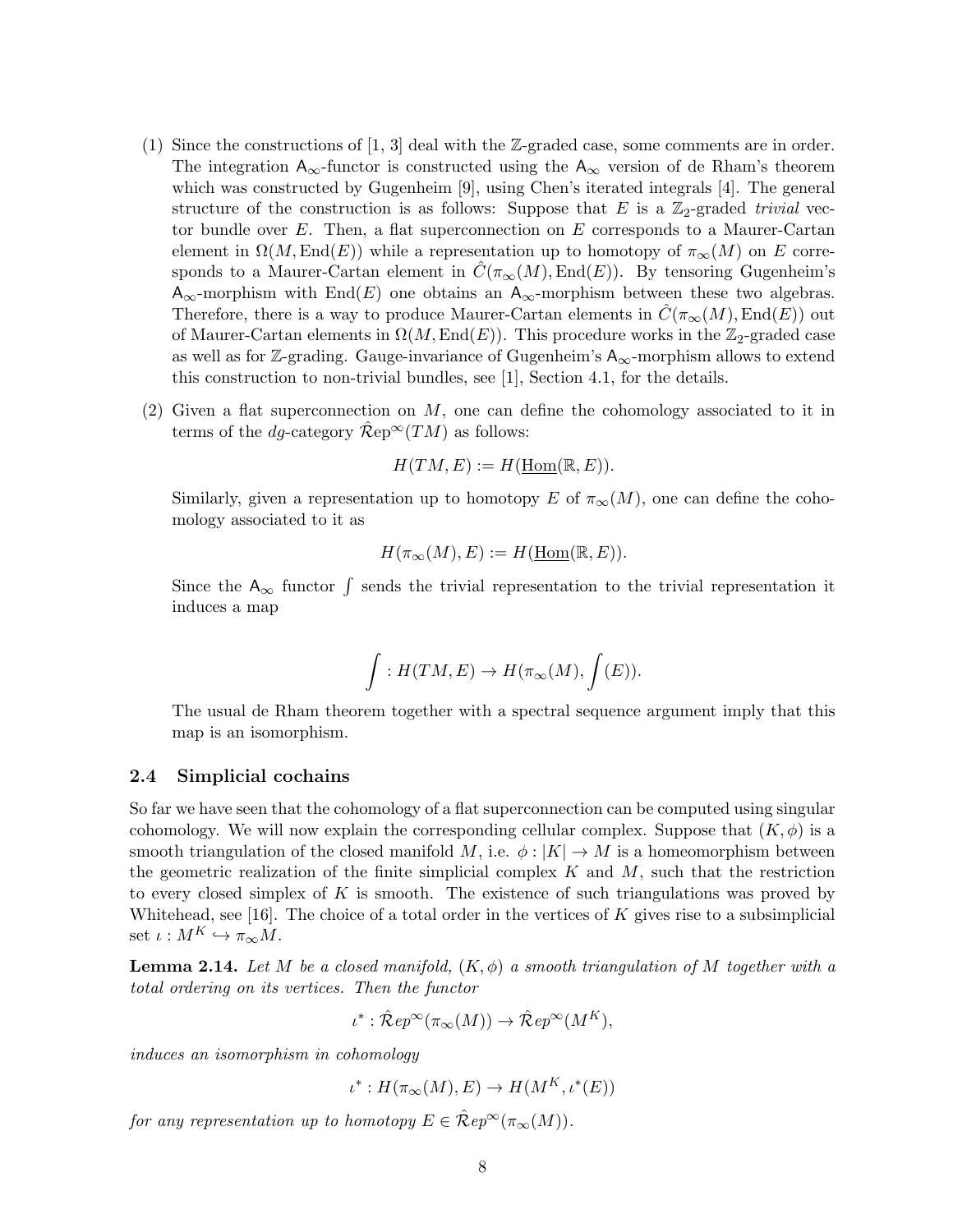Proof. There are natural decreasing filtrations

$$
F_p(\hat{C}(\pi_\infty(M), E)) := \prod_{k \ge p} \hat{C}^k(X, E),
$$

and

$$
\tilde{F}_p(\hat{C}(M^K, \iota^*E)) := \prod_{k \ge p} \hat{C}^k(X, \iota^*E),
$$

which induce spectral sequences  $\mathcal{E}_r^{p,\overline{q}}$  and  $\tilde{\mathcal{E}}_r^{p,\overline{q}}$ . The map  $\iota^*$  respects filtrations and therefore induces a map of spectral sequences

$$
i^*:\mathcal{E}_r^{p,\overline{q}}\to \tilde{\mathcal{E}}_r^{p,\overline{q}}.
$$

It suffices to prove that the map of spectral sequences is an isomorphism for  $r = 2$ . Since E is a representation up to homotopy of  $\pi_{\infty}(M)$ , the cohomology bundle  $H_{\partial}(E)$  is a local system over M and moreover

$$
\mathcal{E}^{p,\overline{q}}_2\cong H^p(M,H^{\overline{q}}_{\partial}(E)).
$$

The result then reduces to the usual computation of the cohomology of a local system in terms of a triangulation.  $\Box$ 

By putting together Lemma 2.14 and Theorem 2.12 we obtain:

**Corollary 2.15.** Let M be a closed manifold, E a flat superconnection on M and  $(K, \phi)$  a smooth triangulation of M together which a total ordering of its vertices. Then there exists a canonical isomorphism

$$
H(M, E) \cong H(M^K, \iota^* \int (E)).
$$

**Remark 2.16.** To simplify the notation, when we will denote the complex  $\hat{C}(M^K, \iota^* f(E))$  by  $C(M^K, E)$  when no confusion can arise. Observe that  $C(M^K, E)$  is finite-dimensional. In fact, there is a natural isomorphism

$$
C(M^K,E)\cong \bigoplus_{\Delta\in K}\Pi^{\dim\Delta}E_{v_0(\Delta)},
$$

where  $\Pi$  is the endofunctor on the category of  $\mathbb{Z}_2$ -graded vector spaces that reverses the parity.

### 3 Reidemeister Torsion

#### 3.1 Definition of combinatorial torsion

Let M be a closed, orientable, odd dimensional manifold and  $E$  a  $\mathbb{Z}_2$ -graded vector bundle over M, equipped with a flat superconnection D. We will define a norm  $\tau_R$  – the Reidemeister torsion – on the determinant line det  $H(M, E)$  of the cohomology of M with values in E.

Classically, torsion was introduced as an invariant of acyclic complexes, equipped with some extra structure such as a choice of basis (e.g. the complex that computes cellular homology). In case C is such an complex, its torsion  $\tau_C$  is a norm on the real line, since det  $H(C) = \det 0 = \mathbb{R}$ . Given additional data (e.g. some orientation) one can get rid of the sign ambiguity in the definition of  $\tau_C$  and interpret  $\tau_C$  as a real number.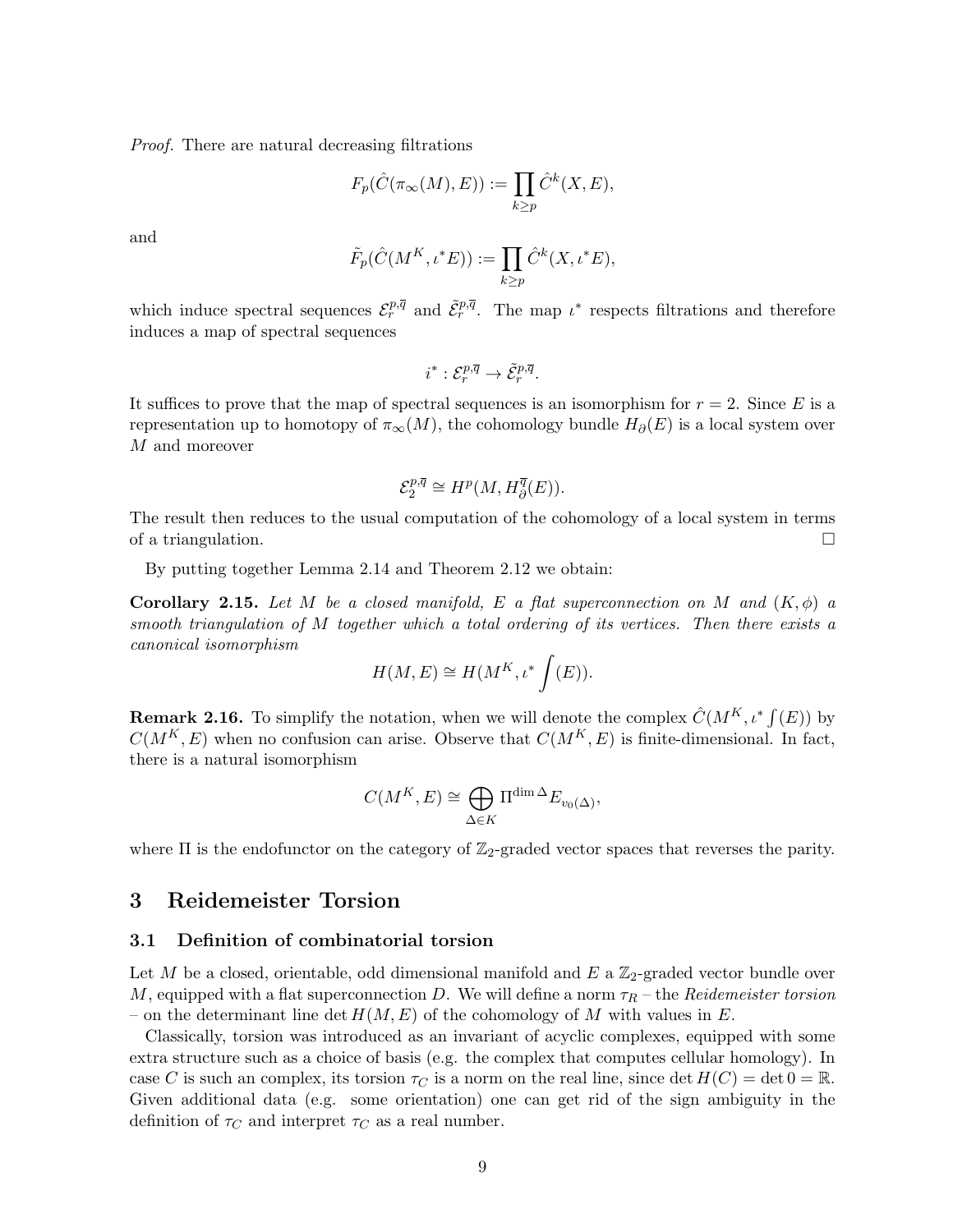We follow Farber's approach [6] to Reidemeister torsion in our presentation. The construction given below extends the usual Reidemeister torsion of flat vector bundles.

In order to define  $\tau_R$ , we choose a smooth triangulation  $(K, \phi)$  of M, together with a total ordering of the vertex set of K. Recall that this choice gives a simplicial subset  $M^K \hookrightarrow \pi_{\infty}M$ .

**Definition 3.1.** Let  $(K, \phi)$  be a smooth triangulation of M, together with a total ordering of its vertex set and E a  $\mathbb{Z}_2$ -graded vector bundle over M, equipped with a flat superconnection D. The complex  $\mathcal{C}_K(M, E)$ , associated to these data is

$$
\mathcal{C}_K(M, E) := C(M^K, E) \oplus C(M^K, E^*).
$$

**Remark 3.2.** Recall that the determinant line det V of a  $\mathbb{Z}_2$ -graded finite-dimensional vector space  $V = V^{\overline{0}} \oplus V^{\overline{1}}$  is given by

$$
\det V = \wedge^{\text{top}} V^{\overline{0}} \otimes \wedge^{\text{top}} (V^{\overline{1}})^*.
$$

We are interested in the determinant line  $\det C_K(M, E)$  associated to the  $\mathbb{Z}_2$ -graded vector space  $\mathcal{C}_K(M, E)$ . Using the standard identities for determinant lines – see Appendix A– we obtain

$$
\det \mathcal{C}_K(M, E) \cong \det C(M^K, E) \otimes \det C(M^K, E^*)
$$
  
\n
$$
\cong \det H(M, E) \otimes \det H(M, E^*)
$$
  
\n
$$
\cong \det H(M, E) \otimes \det H(M, E).
$$

Here we used the isomorphism  $\mathcal{D}: H(M, E^*) \to \Pi H(M, E)^*$  corresponding to Poincaré duality, see Remark 2.8, in the transition from the second to the third line.

We conclude that every norm on det  $\mathcal{C}_K(M, E)$  yields a norm on  $(\det H(M, E))^{\otimes 2}$  and then, via the diagonal mapping

$$
\det H(M, E) \to (\det H(M, E))^{\otimes 2}, \qquad x \mapsto x \otimes x
$$

a norm on det  $H(M, E)$ : in fact, if | · | denotes the norm on  $(\det H(M, E))^{*2}$ , we define the corresponding norm on det  $H(M, E)$  by  $|x| := \sqrt{|x \otimes x|}$ .

**Lemma 3.3.** Let E be a  $\mathbb{Z}_2$ -graded vector bundle over M equipped with a flat superconnection D. Denote the corresponding fiberwise differential on E by  $\partial$  and the corresponding connection on E by  $\nabla$ . The cohomology bundle  $H_{\partial}(E)$  inherits a flat connection  $[\nabla]$ .

The canonical isomorphism of vector bundles

$$
\det E \cong \det H_{\partial}(E)
$$

maps det  $\nabla$  to det  $[\nabla]$ . In particular, the connection det  $\nabla$  is flat.

*Proof.* Recall that the isomorphism det  $E \cong \det H_{\partial}(E)$  is a consequence of the following two exact sequences

$$
0 \longrightarrow B(E) \longrightarrow Z(E) \longrightarrow H_{\partial}(E) \longrightarrow 0
$$

$$
0 \longrightarrow Z(E) \longrightarrow E \longrightarrow B(E) \longrightarrow 0,
$$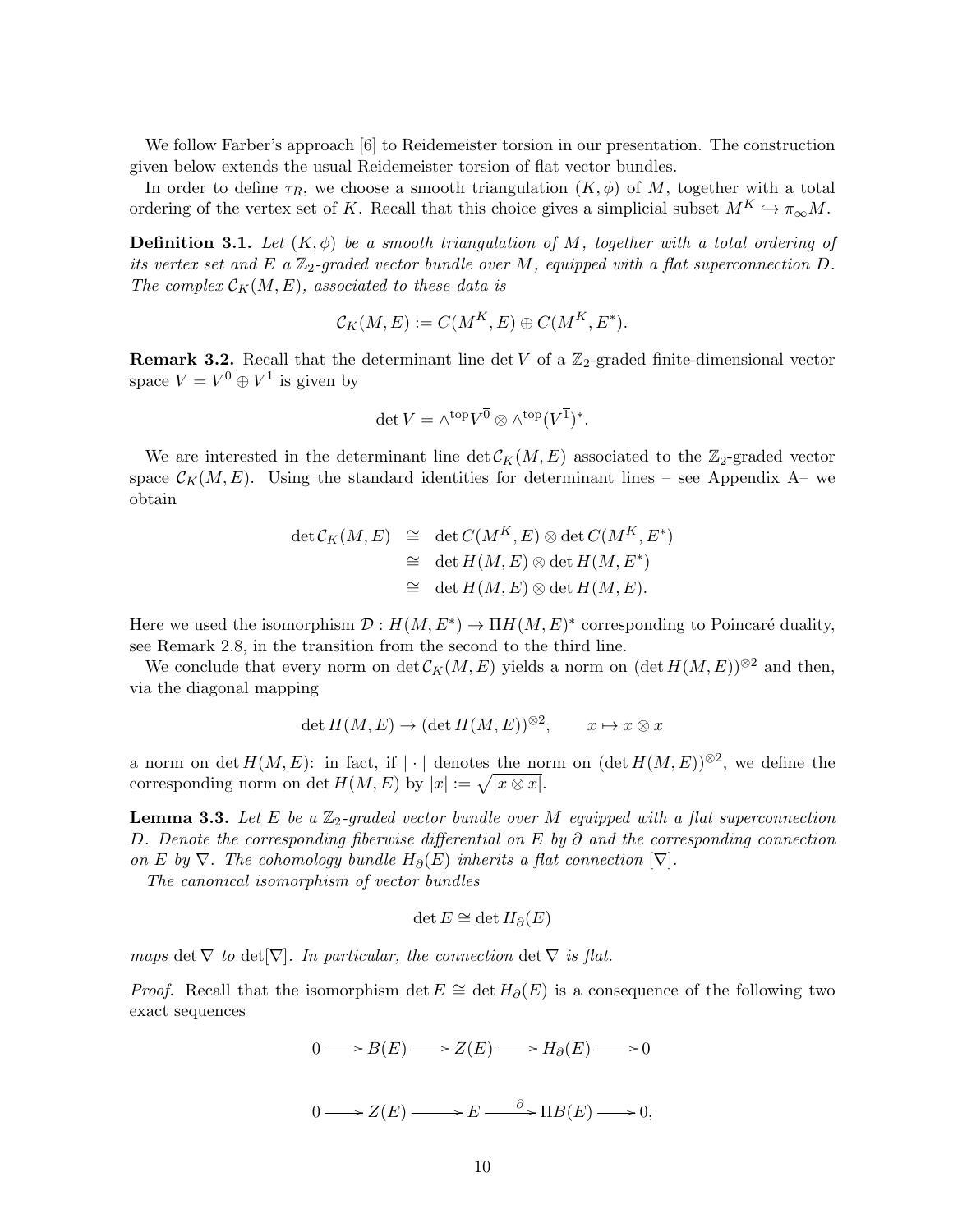where  $Z(E)$  and  $B(E)$  are the vector bundles of fiberwise closed and exact elements of E, respectively. By compatibility with the fiberwise differential, the connection  $\nabla$  on E induces connections on  $Z(E)$ ,  $B(E)$  and  $H_{\partial}(E)$ . It is easy to check that both short exact sequences become short exact sequences of vector bundles with connections.

Hence we obtain

$$
\det E \cong \det H_{\partial}(E) \otimes \det B \otimes \det \Pi B
$$

as line bundles with connections. Since

$$
\det B\otimes \Pi B\cong \mathrm{End}(\det B)\cong \mathbb{R},
$$

where  $\mathbb R$  denotes the trivial line bundle with its trivial connection, are isomorphisms of line bundles with connections, the claim follows.

**Definition 3.4.** Let E be a  $\mathbb{Z}_2$ -graded vector bundle over M, equipped with a flat superconnection D. The determinant bundle associated to  $E$  is the line bundle  $\det E$ , equipped with the flat connection det $\nabla$  induced from the connection  $\nabla$  on E which is associated to D.

**Remark 3.5.** The reason we are interested in the flat vector bundle (det  $E$ , det  $\nabla$ ) comes from the natural identifications:

$$
\begin{array}{rcl}\n\det C(M^K, E) & \cong & \otimes_{\Delta \in K} \det \Pi^{\dim \Delta} E_{v_0(\Delta)} \\
& \cong & \otimes_{\Delta \in K} \Gamma_{\text{flat}}(\Delta, \det E)^{(-1)^{\dim \Delta}},\n\end{array}
$$

where  $\Gamma_{\text{flat}}(\Delta, \det E)$  denotes the vector space of locally constant sections with respect to the flat connection det  $\nabla$  and  $\Gamma_{\text{flat}}(\Delta, \det E)^{(-1)}$  denotes the dual.

**Definition 3.6.** Let E be a  $\mathbb{Z}_2$ -graded vector bundle over M, equipped with a flat superconnection and  $\mu$  a flat, non-vanishing section of  $(\det(E \oplus E^*), \det(\nabla \oplus \nabla^*))$ .

The norm  $\tau^{\mu}$  on  $\det \mathcal{C}_K(M, E)$  associated to  $\mu$  is given via the identification

$$
\begin{array}{rcl}\n\det \mathcal{C}_K(M,E) & \cong & \det C(M^K,E) \otimes \det C(M^K,E^*) \\
& \cong & \otimes_{\Delta \in K} \Gamma_{\text{flat}}(\Delta, \det(E \oplus E^*))^{(-1)^{\dim \Delta}}.\n\end{array}
$$

More precisely, we define a norm on each  $\Gamma_{\text{flat}}(\Delta, \det(E \oplus E^*))$  by requiring that  $\mu|_{\Delta}$  has norm one. This induces a norm on  $\otimes_{\Delta \in K} \Gamma_{\text{flat}}(\Delta, \det(E \oplus E^*))^{(-1)^{\dim \Delta}}$  and  $\tau^{\mu}$  is the corresponding norm on det  $\mathcal{C}_K(M, E)$  under the isomorphism above.

**Lemma 3.7.** The construction of the norm  $\tau^{\mu}$  satisfies the following properties.

1. The norm  $\tau^{\lambda\mu}$  on  $\det \mathcal{C}_K(M, E)$  associated to a multiple of a flat, non-vanishing section  $\mu$ of  $(\det(E \oplus E^*), \det(\nabla \oplus \nabla^*))$  relates to  $\tau^{\mu}$  by

$$
\tau^{\lambda\mu} = |\lambda|^{-\chi(M)} \tau^{\mu},
$$

where  $\chi(M)$  denotes the Euler characteristic of M.

2. The vector bundle  $\det(E \oplus E^*)$  is canonically isomorphic to the trivial line bundle and moreover, the section corresponding to the constant function one is flat with respect to the connection  $\det(\nabla \oplus \nabla^*)$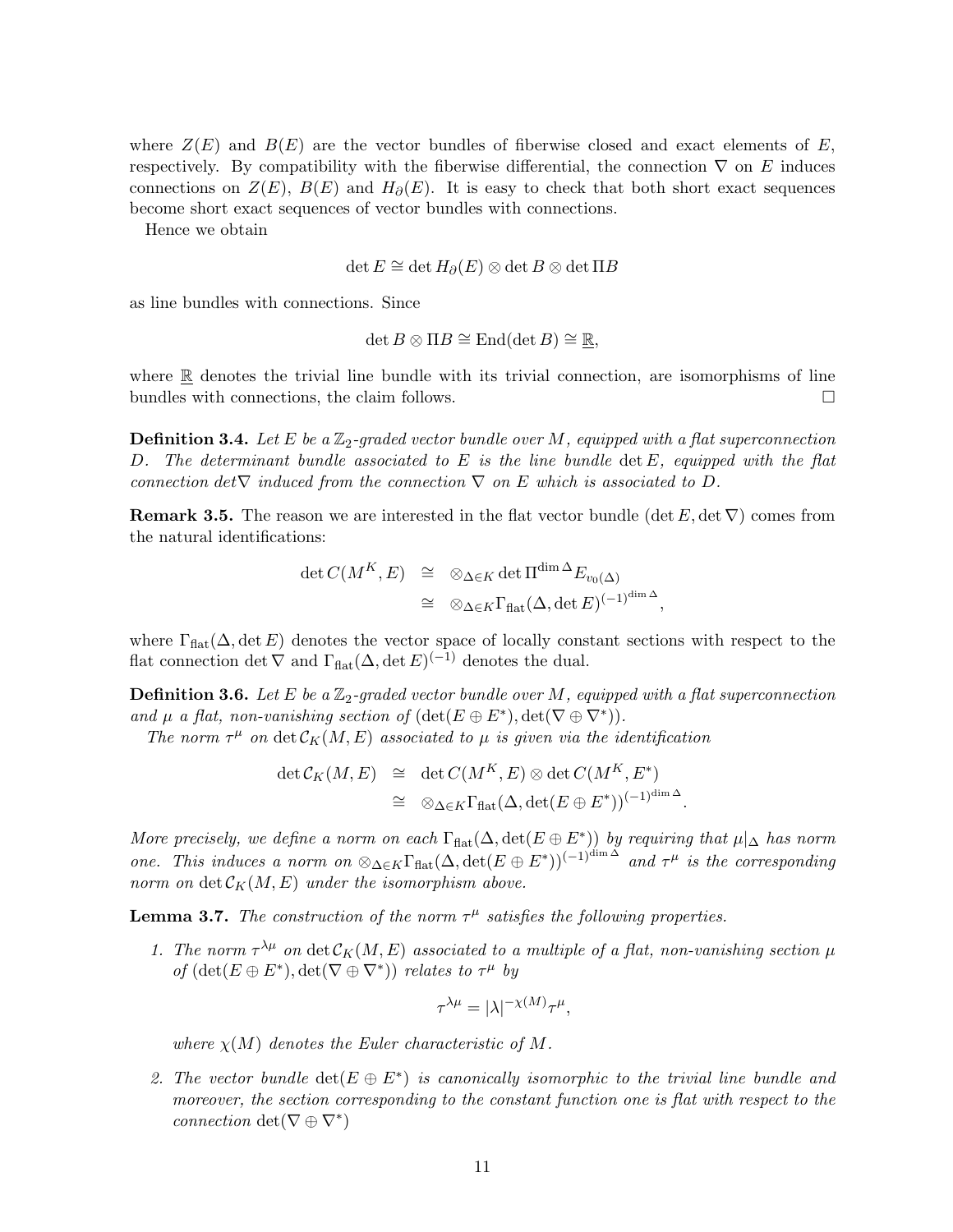3. If M is odd dimensional then the norms on  $\det C_K(M, E)$  associated to any two flat, nonvanishing sections of  $(\det(E \oplus E^*), \det(\nabla \oplus \nabla^*))$  coincide.

*Proof.* In order to prove the first claim we will first show that over each simplex  $\Delta \in K$  the norms  $\tau_{\Delta}^{\lambda\mu}$  and  $\tau_{\Delta}^{\mu}$  on  $\Gamma_{\text{flat}}(\Delta, \det(E \oplus E^*))$  are related by

$$
\tau_{\Delta}^{\lambda \mu} = |\lambda|^{-1} \tau_{\Delta}^{\mu}.
$$

Indeed we see that:

$$
\tau_{\Delta}^{\mu}(\mu) = 1 = \tau_{\Delta}^{\lambda \mu}(\lambda \mu) = |\lambda| \tau_{\Delta}^{\lambda \mu}(\mu).
$$

It follows that the corresponding norms on  $\Gamma_{\text{flat}}(\Delta, \det(E \oplus E^*))^{(-1)^{\dim \Delta}}$  are related by:

$$
\tau_\Delta^{\lambda\mu}=|\lambda|^{-(-1)^{\dim\Delta}}\tau_\Delta^\mu.
$$

By tensoring over all simplices we obtain that:

$$
\tau^{\lambda\mu} = |\lambda|^{-\sum_{\Delta \in K} (-1)^{\dim \Delta}} \tau^{\mu} = |\lambda|^{-\chi(M)} \tau^{\mu}.
$$

The second claim follows from the fact that there is a canonical isomorphism

$$
\det E^* \cong (\det E)^*
$$

under which the connection  $\det(\nabla^*)$  corresponds to  $\det(\nabla)^*$ . The last claim is a direct consequence of the first part and the fact that closed, odd dimensional manifolds have zero Euler  $\Box$ characteristic.

**Definition 3.8.** Let M be a closed manifold of odd dimension and  $(K, \phi)$  a smooth triangulation of M together with a total ordering of its vertex set. Moreover, let E be a  $\mathbb{Z}_2$ -graded vector bundle equipped with a flat superconnection D. The Reidemeister torsion  $\tau_R$  is the norm on the determinant line det  $H(M, E)$  obtained via the identification

$$
T_K: \det \mathcal{C}_K(M, E) \to (\det H(M, E))^{\otimes 2}.
$$

More explicitly, we set:

$$
\tau_R(x) := \sqrt{\tau^{\mu}(T_K^{-1}(x \otimes x))},
$$

where  $\mu$  is an arbitrary flat non-vanishing section of the flat bundle  $(\det(E \oplus E^*), \det(\nabla \oplus \nabla^*))$ .

#### 3.2 Independence of the choices

We will prove here the main result of the paper:

**Theorem 3.9.** Let M be a closed, orientable, odd dimensional manifold and E a  $\mathbb{Z}_2$ -graded vector bundle over M, equipped with a flat superconnection. The Reidemeister norm  $\tau_R$  on  $\det H(M, E)$  is independent of the choice of a smooth triangulation.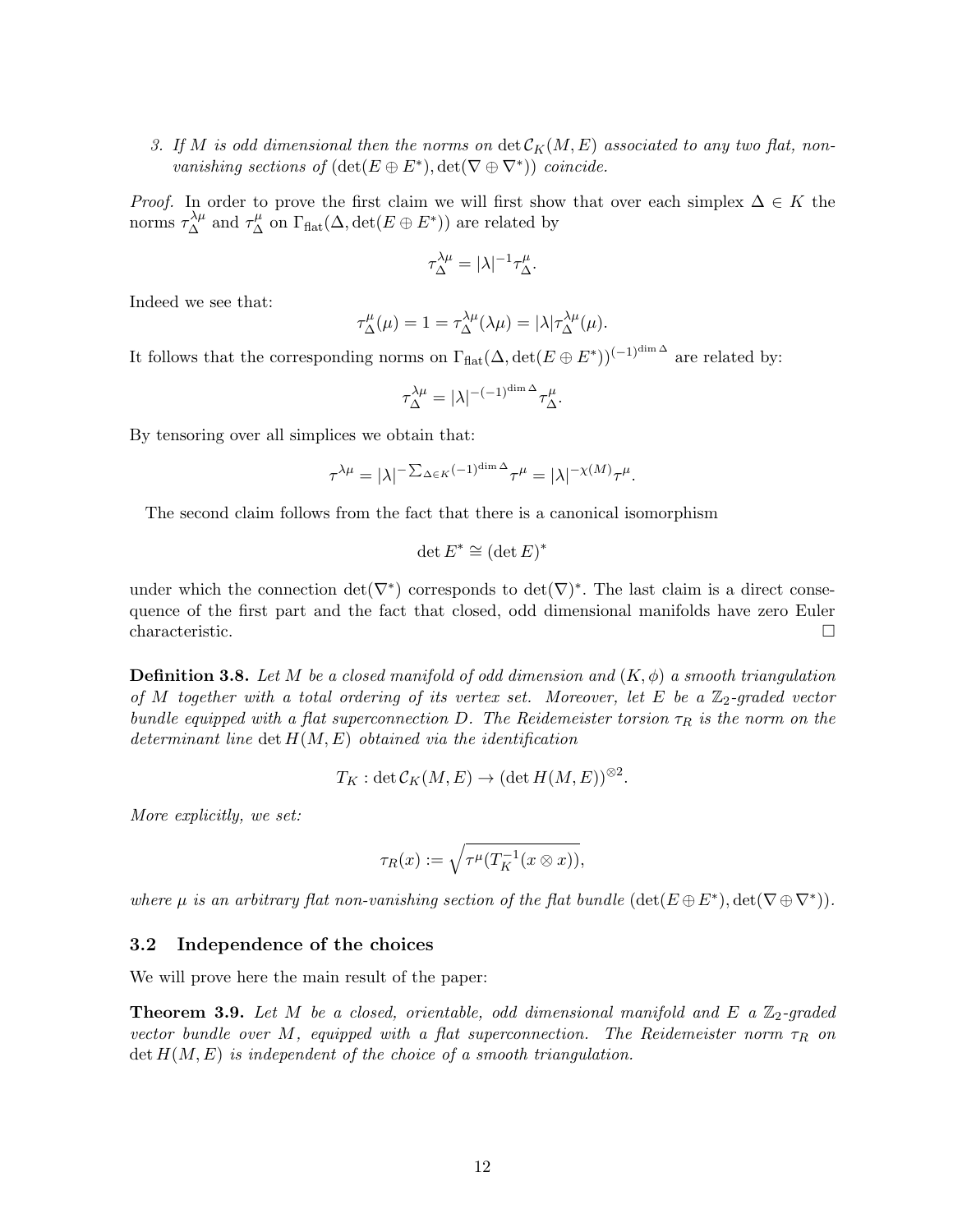*Proof.* Choose a smooth triangulation  $(K, \phi)$  of M equipped with a total ordering of its vertex set. The idea of the proof is to use the spectral sequence  $\mathcal{E}_r^{p,\overline{q}}$  associated to the filtration

$$
F_p C_K(M,E) := \prod_{k \ge p} \left( C^k(M^K,E) \oplus C^k(M^K,E^*) \right),
$$

in order to reduce the statement to the classical invariance statement for ordinary Reidemeister torsion.

By Proposition A.7 we know that the composition of isomorphisms

$$
\det \mathcal{C}_K(M, E) \cong \det H(\mathcal{C}_K(M, E)) \cong \det H(M, E) \otimes \det H(M, E^*),
$$

is equal to the composition

$$
\det \mathcal{C}_K(M,E) \cong \det \mathcal{E}_1 \cong \det \mathcal{E}_2 \cong \cdots \cdots \cong \det \mathcal{E}_{\infty} \cong \det H(M,E) \otimes \det H(M,E^*).
$$

On the other hand, Lemma 3.3 implies that the norm on det  $\mathcal{E}_1$  induced from that on det  $\mathcal{C}_K(M, E)$ is equal to the norm obtained by the isomorphism  $\mathcal{E}_1 \cong \mathcal{C}_K(M, H_\partial(E))$ , where  $H_\partial(E)$  is the cohomology bundle of E with the induced flat connection. In particular, the norm on det  $\mathcal{E}_2$  will coincide with the norm obtained via the isomorphism

$$
\mathcal{E}_2 \cong H(\mathcal{C}_K(M, H_\partial(E)) \cong H(M^K, H_\partial(E)) \oplus H(M^K, H_\partial(E)^*).
$$

By the triangulation independence of the usual Reidemeister torsion it is known that the norm on

det  $(H(M^K, H_\partial(E)) \oplus H(M^K, H_\partial(E)^*))$ 

does not depend on the chosen triangulation in the sense that there is a unique norm on

 $\det H(M, H_\partial(E)) \otimes \det H(M, H_{\partial^*}(E^*))$ 

such that for any smooth triangulation  $(K, \phi)$ , equipped with a total ordering of its vertex set, the isomorphism

$$
\det H(M, H_{\partial}(E)) \otimes \det H(M, H_{\partial^*}(E^*)) \cong \det \left( H(M^K, H_{\partial}(E)) \oplus H(M^K, H_{\partial}(E)^*) \right)
$$

is an isomorphism of normed vector spaces, see [6].

This implies that the norm on

$$
\det \mathcal{C}_K(M, E) \cong \det \mathcal{E}_{\infty} \cong \det H(M, E) \otimes \det H(M, E^*)
$$

also does not depend on the chosen triangulation  $(K, \phi)$  and the ordering of its vertex set. Consequently the norm  $\tau_R$  is a well defined invariant of the flat superconnection D.

**Remark 3.10.** There is a natural decreasing filtration on the complex  $\Omega(M, E)$ , given by

$$
F_p\Omega(M,E) := \oplus_{k \ge p} \Omega^k(M,E).
$$

This filtration induces a spectral sequence  $\mathcal{E}_r^{p,\overline{q}}$  with a natural isomorphism:

$$
\mathcal{E}^{p,\overline{q}}_2 \cong H^p(M,H^{\overline{q}}_{\partial}(E)),
$$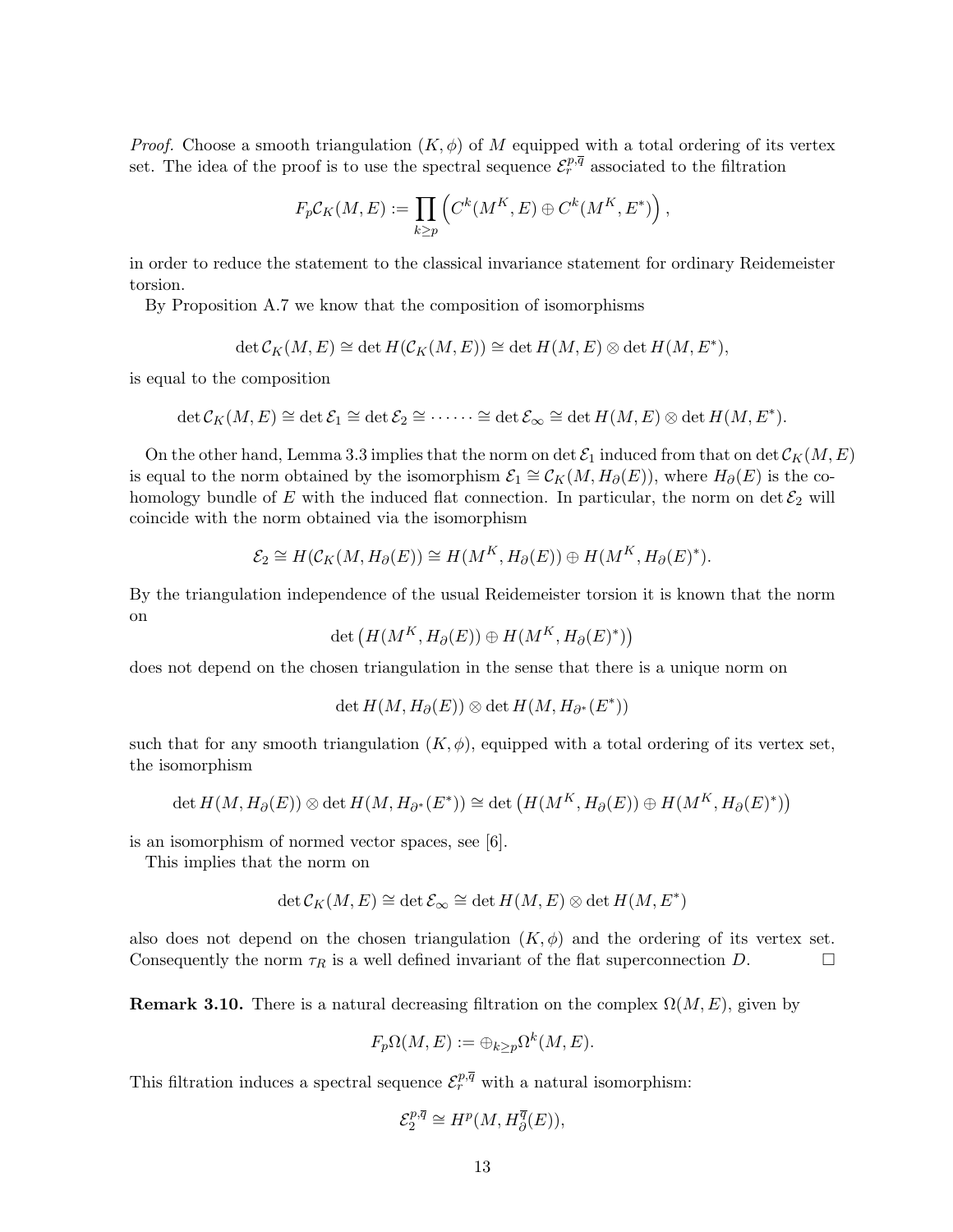where  $H^{\overline{q}}_{\partial}$  $^q_{\partial}(E)$  denotes the cohomology vector bundle with the induced flat connection. This computation induces a canonical isomorphism

$$
\det H(M, H_{\partial}(E)) \cong \det \mathcal{E}_2 \cong \det \mathcal{E}_{\infty} \cong \det H(M, E).
$$

Since each  $H^{\overline{q}}_{\partial}$  $^q_{\partial}(E)$  is a flat vector bundle in its own right, the usual Reidemeister torsion yields a norm on det  $H(M, H_\partial(E))$ . It turns out that the isomorphism det  $H(M, H_\partial(E)) \cong$  det  $H(M, E)$ is an isomorphism of metric vector spaces, as one can show using the following result:

Proposition 3.11. The following diagram commutes:

$$
\det H(M, H_{\partial^*}(E^*)) \xrightarrow{\cong} \det H(M, H_{\partial}(E))
$$

$$
\Big| \cong \Big| \cong
$$

$$
\det H(M, E^*) \xrightarrow{\cong} \det H(M, E)
$$

Here the horizontal isomorphisms are induced by Poincaré duality and the vertical maps are the canonical isomorphisms coming from the spectral sequence.

Proof. This is a direct application of Lemma B.2. The only hypothesis which is not obviously satisfied is the compatibility of the filtrations in cohomology. Thus, we only need to prove that if we set  $n = \dim M$ , the filtration on  $H(M, E^*)$  is given by:

$$
F_p(H(M, E^*)) = \{ [b] \in H(M, E^*) : \langle a, b \rangle = 0 \text{ if } [a] \in F_{n-p+1}(H(M, E)) \}.
$$

Clearly, the left hand side of the equation is contained in the right hand side. In order to prove the other inclusion we will use a Hodge decomposition. We choose a Riemannian metric on M as well as a fiber metric on  $E$ . We claim that for an element  $[b]$  in the right hand side of the equation above, the harmonic representative b of the cohomology class belongs to  $F_p(\Omega(M, E^*))$ . We will argue by contradiction. Suppose the opposite is true and consider the smallest  $p$  for which this happens. We may assume that the cohomology class  $[b]$  is homogeneous (with respect to the total  $\mathbb{Z}_2$ -grading) and write

$$
b=b_{p-1}+b_p+\ldots,
$$

where  $b_k$  is an  $E^*$ -valued differential form on M of form-degree k. Consider  $* b_{p-1} \in \Omega^{n-p+1}(M, E)$ and use Hodge decomposition to write

$$
*b_{p-1} = x + y + z,
$$

with  $x \in \mathcal{H}(M, E)$ ,  $y \in \text{im}D$  and  $z \in \text{im}D^*$ , where  $\mathcal{H}(M, E)$  denotes the space of harmonic forms. We know that

$$
\langle b, *b_{p-1} \rangle = \langle b_{p-1}, *b_{p-1} \rangle \neq 0.
$$

On the other hand, since  $b$  is a harmonic form we have

$$
\langle b, y \rangle = \langle b, z \rangle = 0,
$$

so we conclude that

$$
0 \neq \langle b, x \rangle = \langle [b], [x] \rangle,
$$

but this contradicts the hypothesis because  $[x] \in F_{n-p+1}H(M, E)$ .

From Proposition 3.11 and the proof of Theorem 3.9 we conclude:

□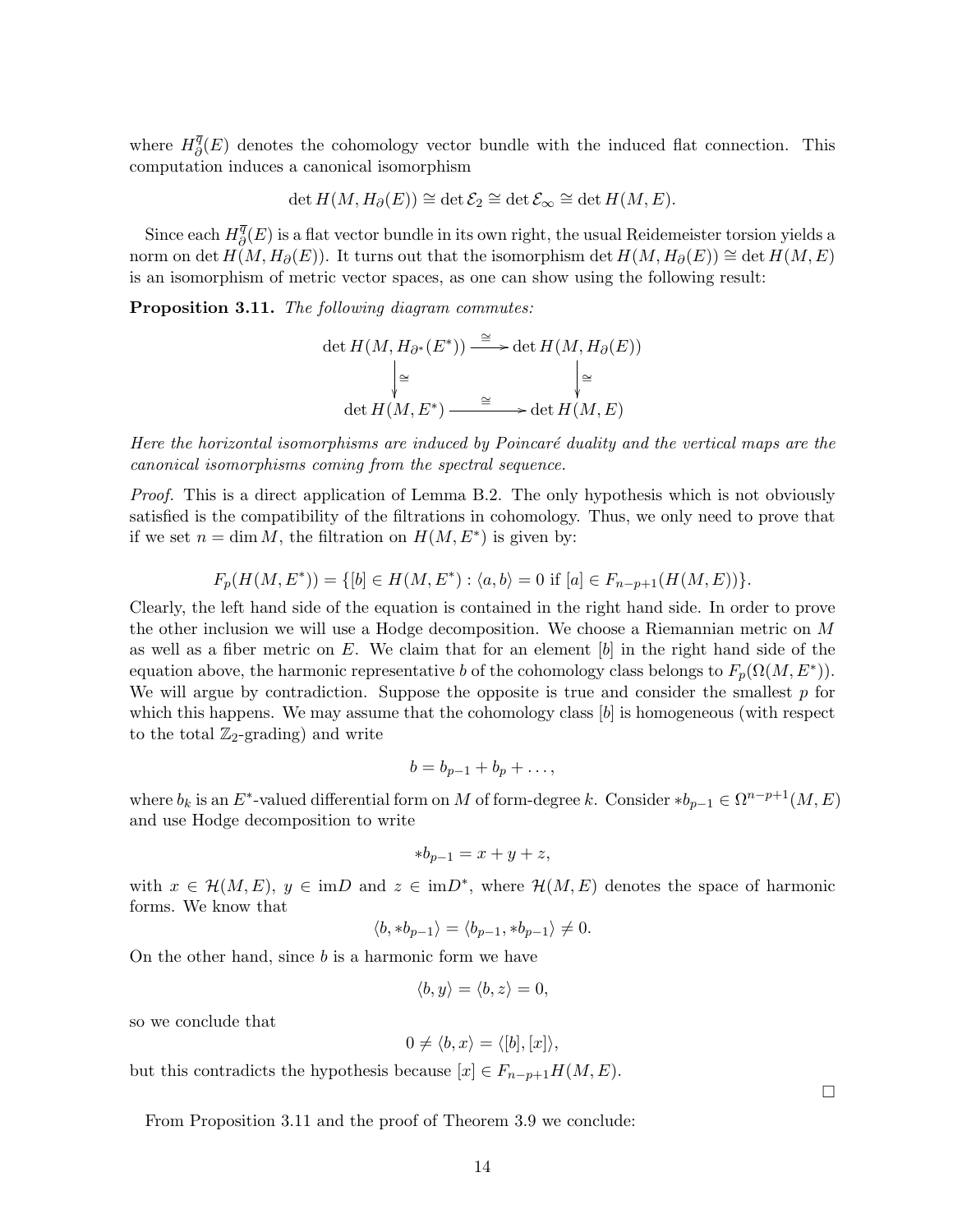Corollary 3.12. The Reidemeister torsion of E coincides with the Reidemeister torsion of the cohomology flat vector bundles. More precisely, the isomorphism:

$$
\det H(M, H^{\overline{0}}_{\partial}(E)) \otimes \det H(M, H^{\overline{1}}_{\partial}(E))) \cong \det H(M, E),
$$

is an isomorphism of normed vector spaces.

#### 3.3 Invariance under quasi-isomorphism

As we mentioned before, the set of flat superconnections over  $M$  forms a  $dq$ -category which we denote  $\mathcal{R}ep^{\infty}(TM)$ . Every morphism  $\phi : E \to E'$  decomposes as a sum:

$$
\phi = \phi_0 + \phi_1 + \cdots,
$$

where  $\phi_i \in \Omega^i(M, \text{Hom}(E, F))$ . We denote the subset of cocycles of even degree in  $\underline{\text{Hom}}(E, E')$ by  $(E, E')$ . Observe that for  $\phi \in (E, E')$  the component  $\phi_0$  is a vector bundle map from E to E' which is compatible with the fiberwise differentials.

**Definition 3.13.** An element  $\phi \in (E, E')$  is a quasi-isomorphism if its component

$$
\phi_0: E \to E'
$$

induces an isomorphism between the fiberwise cohomologies.

Remark 3.14. By a standard spectral sequence argument one can check that a quasi-isomorphism  $\phi \in (E, E')$  induces an isomorphism in cohomology  $[\phi] : H(M, E) \to H(M, E').$ 

**Proposition 3.15.** Let M be a closed, orientable, odd dimensional manifold and  $\phi$  a quasiisomorphism between flat superconnections  $E$  and  $E'$ . Then, the induced isomorphism

$$
\det[\phi]: \det H(M, E) \to \det H(M, E')
$$

is compatible with the Reidemeister torsions on  $\det H(M, E)$  and  $\det H(M, E')$ , respectively.

*Proof.* The  $A_{\infty}$ -functor constructed in [3, 1] gives a chain map:

$$
\int [\phi] : \hat{C}(M, E) \to \hat{C}(M, E').
$$

Since the pullback operation is functorial, we can choose a triangulation  $(K, \phi)$  of M, and restrict the morphism  $\int [\phi]$  to obtain a chain map:

$$
\int [\phi] : C(M^K, E) \to C(M^K, E'),
$$

making the diagram

$$
C(M^K, E) \xrightarrow{f[\phi]} C(M^K, E')
$$
  
\n
$$
\uparrow
$$
  
\n
$$
\Omega(M, E) \xrightarrow{\phi} \Omega(M, E')
$$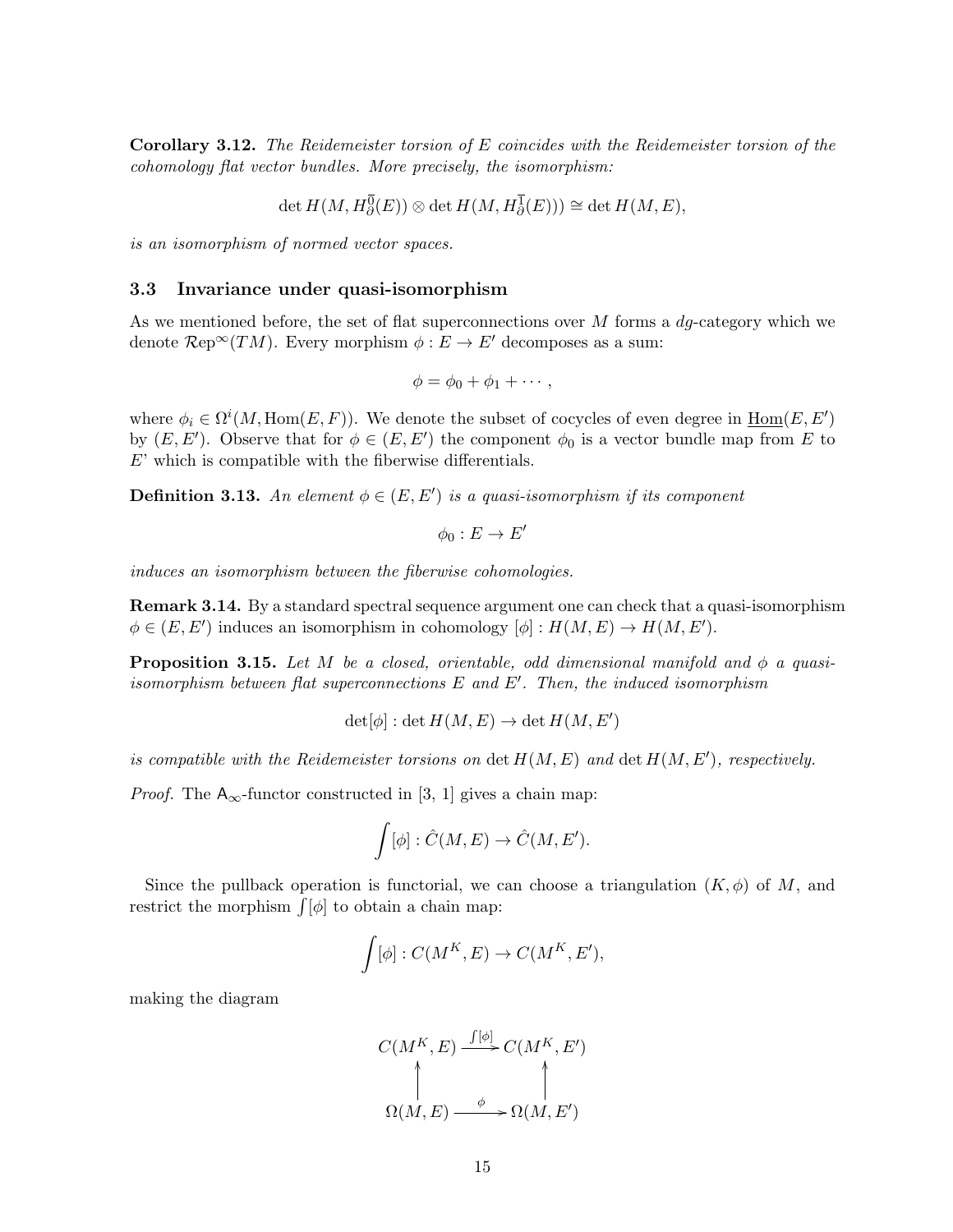commute up to a homotopy  $h: \Omega(M, E) \to C(M^K, E')$ . Similarly, we have a chain map

$$
\int [\phi^*] : C(M^K,(E')^*) \to C(M^K,E^*),
$$

making the diagram

$$
C(M^K,(E')^*) \xrightarrow{\int [\phi^*]} C(M^K,E^*)
$$
  
\n
$$
\uparrow
$$
  
\n
$$
\Omega(M,(E')^*) \xrightarrow{\phi^*} \Omega(M,E^*)
$$

commute up to a homotopy  $\tilde{h}: \Omega(M, (E')^*) \to C(M^K, E^*)$ .

The chain maps  $\int [\phi]$  and  $\int ([\phi^*])$  respect the filtrations given by cochain degrees and induce isomorphisms on the first sheets of the corresponding spectral sequences, i.e.

$$
C(M^K, H_\partial(E)) = \mathcal{E}_1 C(M^K, E) \cong \mathcal{E}_1 C(M^K, E') = C(M^K, H_{\partial'}(E')),
$$
  

$$
C(M^K, (E')^*)) = \mathcal{E}_1 C(M^K, (E')^*) \cong \mathcal{E}_1 C(M^K, E^*) = C(M^K, H_{\partial^*}(E^*)).
$$

Together, these yield an isomorphism

$$
\det \mathcal{E}_1 \mathcal{C}_K(M, E) \cong \det \mathcal{E}_1 \mathcal{C}_K(M, E').
$$

We saw in the proof of Theorem 3.9 that the norm on det  $\mathcal{E}_1\mathcal{C}_K(M,E)$  coincides with the norm obtained via the natural identification

$$
\det \mathcal{E}_1 \mathcal{C}_K(M, E) \cong \det \mathcal{C}_K(M, H_\partial(E)),
$$

where the norm on the latter line comes from some non-vanishing flat section of the bundle  $\det(H_{\partial}(E) \oplus H_{\partial^*}(E^*))$  with flat connection  $\det([\nabla] \oplus [\nabla^*])$ . Since  $\phi_0$  induces an isomorphism of vector bundles with flat connections

$$
\det(H_{\partial}(E) \oplus H_{\partial^*}(E^*)) \cong \det(H_{\partial'}(E') \oplus H_{\partial^*}((E')^*)),
$$

the isomorphism

$$
\det \mathcal{E}_1 \mathcal{C}_K(M,E) \to \det \mathcal{E}_1 \mathcal{C}_K(M,E')
$$

obtained above is compatible with the norms. Hence so is

$$
\det[\phi] \otimes \det[\phi^*]^{-1} : \det H(M,E) \otimes \det H(M,E^*) \to \det H(M,E') \otimes \det H(M,(E')^*).
$$

Together with the commutativity of

$$
\det H(M, (E')^*) \xrightarrow{[\phi^*]} \det H(M, E^*)
$$
\n
$$
\downarrow \qquad \qquad \downarrow
$$
\n
$$
\det H(M, E') \xleftarrow{[\phi]} \det H(M, E),
$$

where the vertical arrows are given by Poincaré duality, this implies that

$$
\det[\phi]: \det H(M, E) \to \det H(M, E')
$$

is compatible with the norms given by the Reidemeister torsion.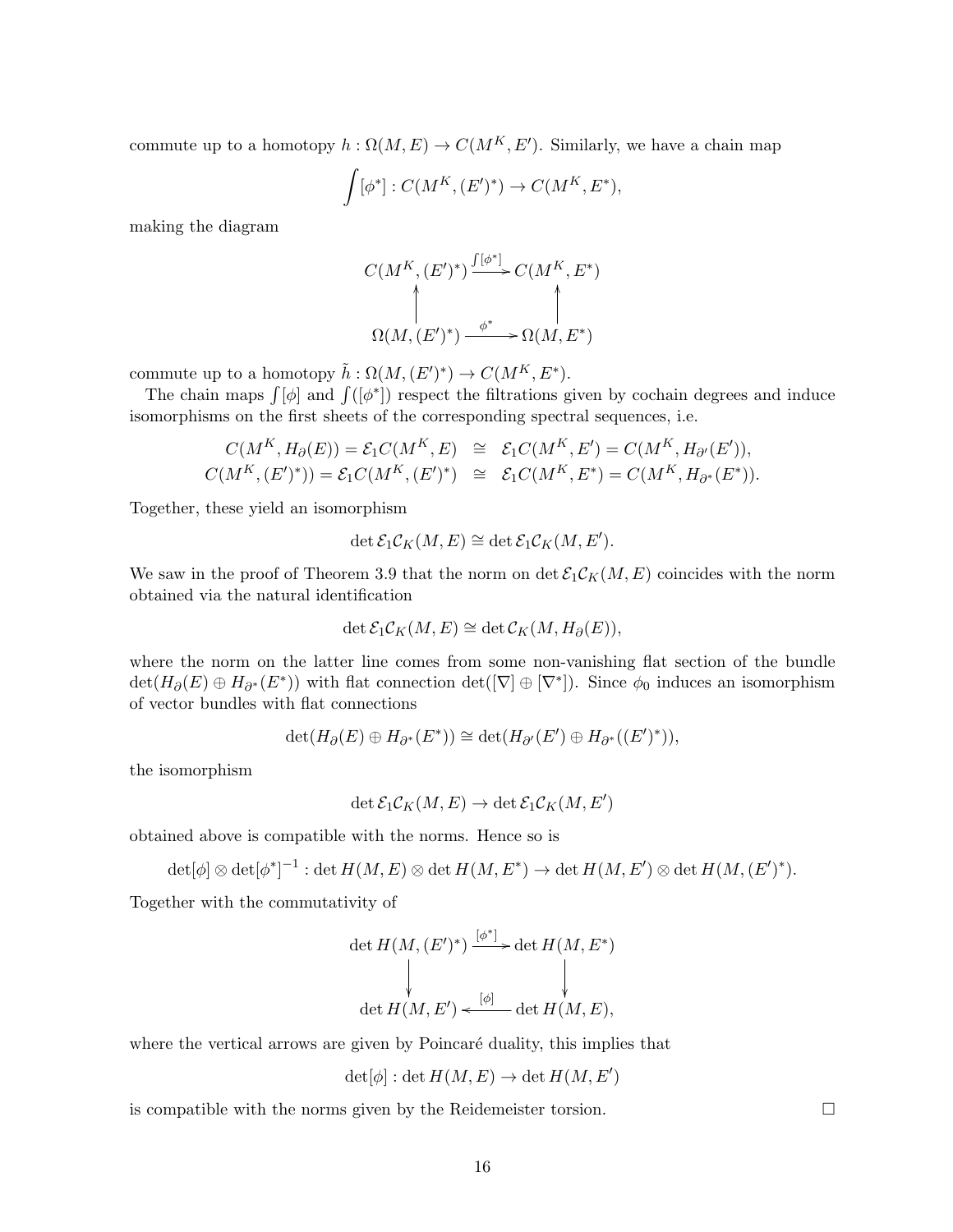**Lemma 3.16.** Let M be a closed, orientable manifold of odd dimension and E and E' two  $\mathbb{Z}_2$ -graded vector bundles equipped with flat superconnections.

1. The isomorphism

$$
\det \mathcal{D} : \det H(M, E) \to \det H(M, E^*)
$$

induced by Poincaré duality maps the Reidemeister torsion of  $E$  to the Reidemeister torsion of  $E^*$ .

2. The natural isomorphism

 $\det H(M, E \oplus F) \to \det H(M, E) \otimes \det H(M, F)$ 

maps the Reidemeister torsion of  $E \oplus F$  to the product of the Reidemeister torsion for E and F, respectively.

*Proof.* In order to prove the first statement we choose a triangulation  $(K, \phi)$  together with a total ordering of the vertex set and observe that:

$$
\mathcal{C}_K(M,E) = C(M^K,E) \oplus C(M^K,E^*) = \mathcal{C}_K(M,E^*).
$$

This shows that the metric induced on det  $H(M, E) \otimes \det H(M, E^*)$  by the Reidemeister torsion of E coincides with the metric induced on det  $H(M, E) \otimes \det H(M, E^*)$  by the Reidemeister torsion of  $E^*$ .

Let us denote by  $\det \mathcal{D}$  the isomorphism

$$
\det \mathcal{D} : \det H(M, E) \to \det H(M, E^*)
$$

induced by Poincaré duality. Consider the commutative diagram



where we give det  $H(M, E) \otimes \det H(M, E)$  and  $\det H(M, E^*) \otimes \det H(M, E^*)$  the norms corresponding to the Reidemeister torsions of  $E$  and  $E^*$ , respectively. Then, by construction, the maps id ⊗ det D and det D ⊗ id are maps of normed vector spaces. Since the diagram is commutative we conclude tha det  $\mathcal{D} \otimes \det \mathcal{D}$  is a map of normed vector spaces as well. This clearly implies that

$$
\det \mathcal{D} : \det H(M, E) \to \det H(M, E^*)
$$

preserves the norm. The second claim is immediate from the construction.  $\Box$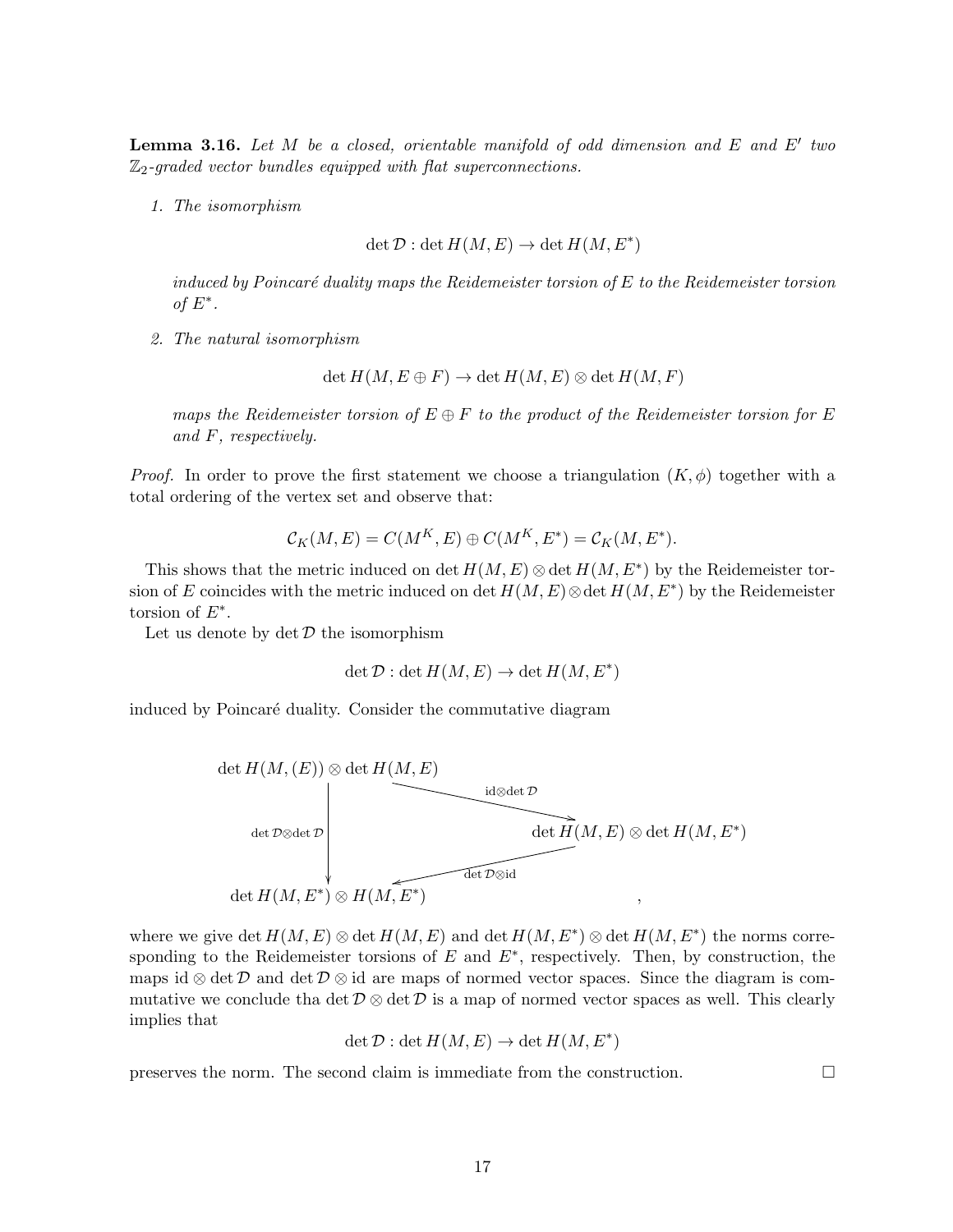### A Homological algebra of determinant lines

Here we collect some well-known properties of determinant lines of graded vector spaces. In the following all the  $\mathbb{Z}_2$ -graded vector spaces under consideration are assumed to be finite dimensional. If V is a  $\mathbb{Z}_2$ -graded vector space,  $\Pi V$  denotes the  $\mathbb{Z}_2$ -graded vector space given by V with parity reversed, i.e.  $(\Pi V)^{\overline{0}} = V^{\overline{1}}$  and  $(\Pi V)^{\overline{1}} = V^{\overline{0}}$ .

**Definition A.1.** The determinant line det V of a  $\mathbb{Z}_2$ -graded vector space V is the one dimensional vector space

$$
\det V := \wedge^{\text{top}} V^{\overline{0}} \otimes \wedge^{\text{top}} (V^{\overline{1}})^*,
$$

where  $\wedge^{\text{top}} V := \wedge^{\text{dim}(V)} V$ . By convention, we set  $\det 0 := \mathbb{R}$ .

**Lemma A.2.** The lines  $det(V)$  and  $det(\Pi V^*)$  are canonically isomorphic.

Lemma A.3. Let

 $0 \longrightarrow U \longrightarrow V \longrightarrow W \longrightarrow 0$ 

be a short exact sequence of  $\mathbb{Z}_2$ -graded vector spaces. Then there is a natural isomorphism

$$
\det(V) \cong \det(U) \otimes \det(W).
$$

**Lemma A.4.** Let  $(C, d)$  be a  $\mathbb{Z}_2$ -graded complex and  $H(C)$  its cohomology. There is a natural isomorphism

$$
\det(C) \cong \det(H(C)).
$$

Remark A.5. This Lemma follows from the previous one by considering the following two short exact sequences:

$$
0 \longrightarrow B \longrightarrow Z \longrightarrow H \longrightarrow 0
$$
  

$$
0 \longrightarrow Z \longrightarrow C \stackrel{d}{\longrightarrow} \Pi B \longrightarrow 0,
$$

where  $Z$  and  $B$  denote the  $\mathbb{Z}_2$ -graded vector spaces given by the cocycles and coboundaries of  $(C, d)$ , respectively.

**Lemma A.6.** Let V be a  $\mathbb{Z}_2$ -graded vector space with a bounded filtration

$$
V \supset \cdots \supset F_p V \supset F_{p+1} V \supset \cdots \supset 0.
$$

Then there is a natural isomorphism

$$
\det(V) \cong \det(GV),
$$

between the determinant line of V and the determinant line of the associated graded  $GV =$  $\bigoplus_p F_pV/F_{p+1}V$  of V.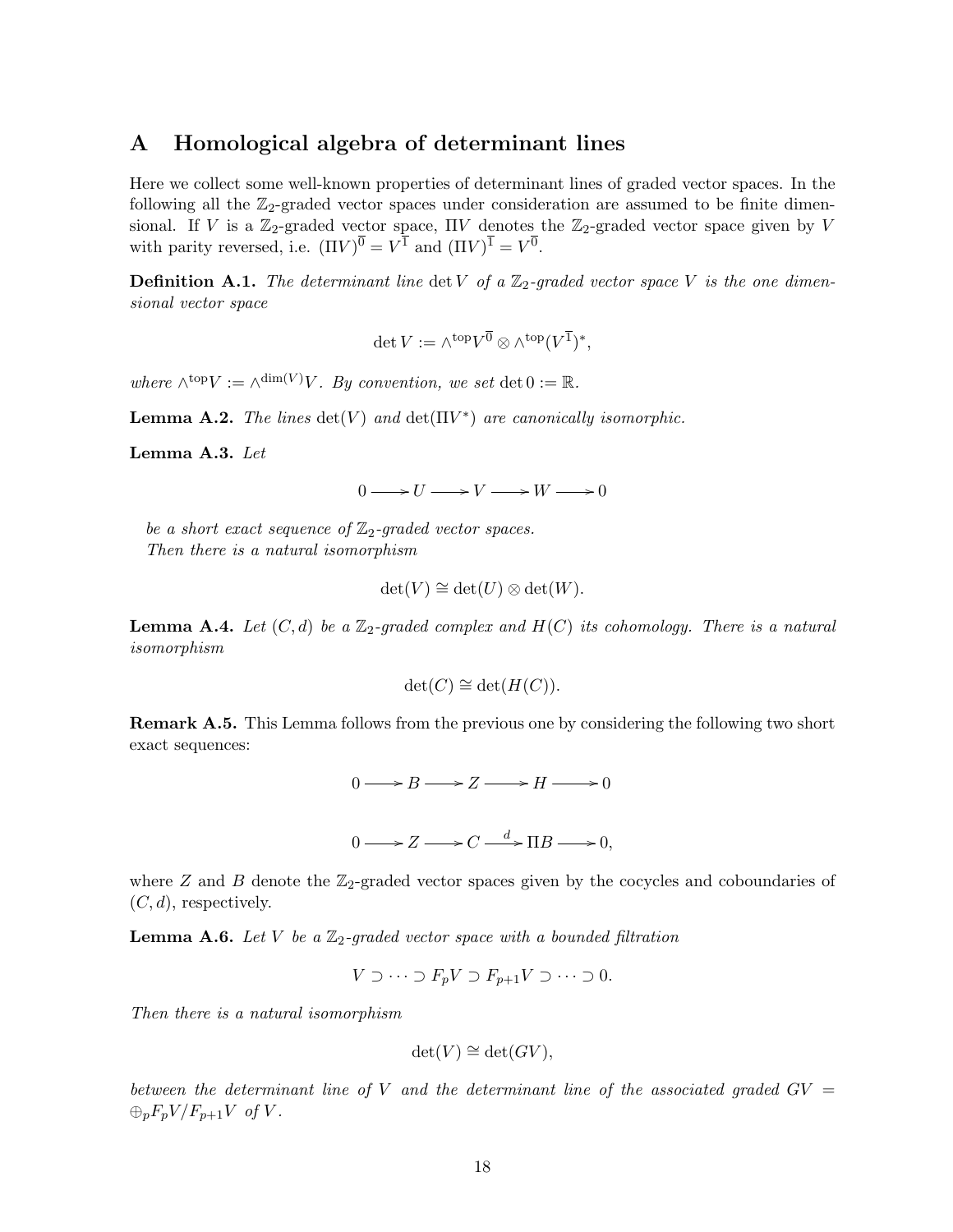Let  $(C, d)$  be a Z<sub>2</sub>-graded complex with a compatible filtration  $(F_p C)$ 

$$
C \supset \cdots \supset F_p C \supset F_{p+1} C \supset \cdots \supset 0,
$$

which is bounded. We denote the k'th sheet of the associated spectral sequence by  $\mathcal{E}_k C$ . Observe that  $\mathcal{E}_1 C$  is the cohomology  $H(GC)$  of the associated graded GC of C. Moreover, since the filtration is bounded,  $\mathcal{E}_{\infty}C$  is isomorphic to the associated graded  $GH(C)$  of the cohomology  $H(C)$  of  $C$  – the latter equipped with the filtration inherited from C.

**Proposition A.7.** Let  $(C, d)$  be a finite dimensional  $\mathbb{Z}_2$ -graded complex with a bounded filtration  $(F_pC)$ . Then the diagram of natural isomorphisms



commutes up to sign.

Remark A.8. Proofs of this statement can be found in [13] or [8].

## B Duality of spectral sequences

Here we will prove some lemmas that are useful in showing the compatibility of the Poincaré duality isomorphism with the canonical isomorphism between the determinant of a (finite dimensional) complex and its cohomology.

**Lemma B.1.** Let A and B be finite dimensional  $\mathbb{Z}_2$ -graded complexes and assume that there is a parity  $\overline{n}$  pairing

$$
\langle -, - \rangle : A \otimes B \to \mathbb{R},
$$

which is nondegenerate and such that

$$
\langle \partial a, b \rangle = -(-1)^{|a|} \langle a, \partial b \rangle
$$

holds.

Then, the pairing induced in cohomology is nondegenerate and, if the parity of the pairing is odd, the diagram



commutes. Here the horizontal isomorphisms are induced by the pairing and the vertical ones are the canonical isomorphisms.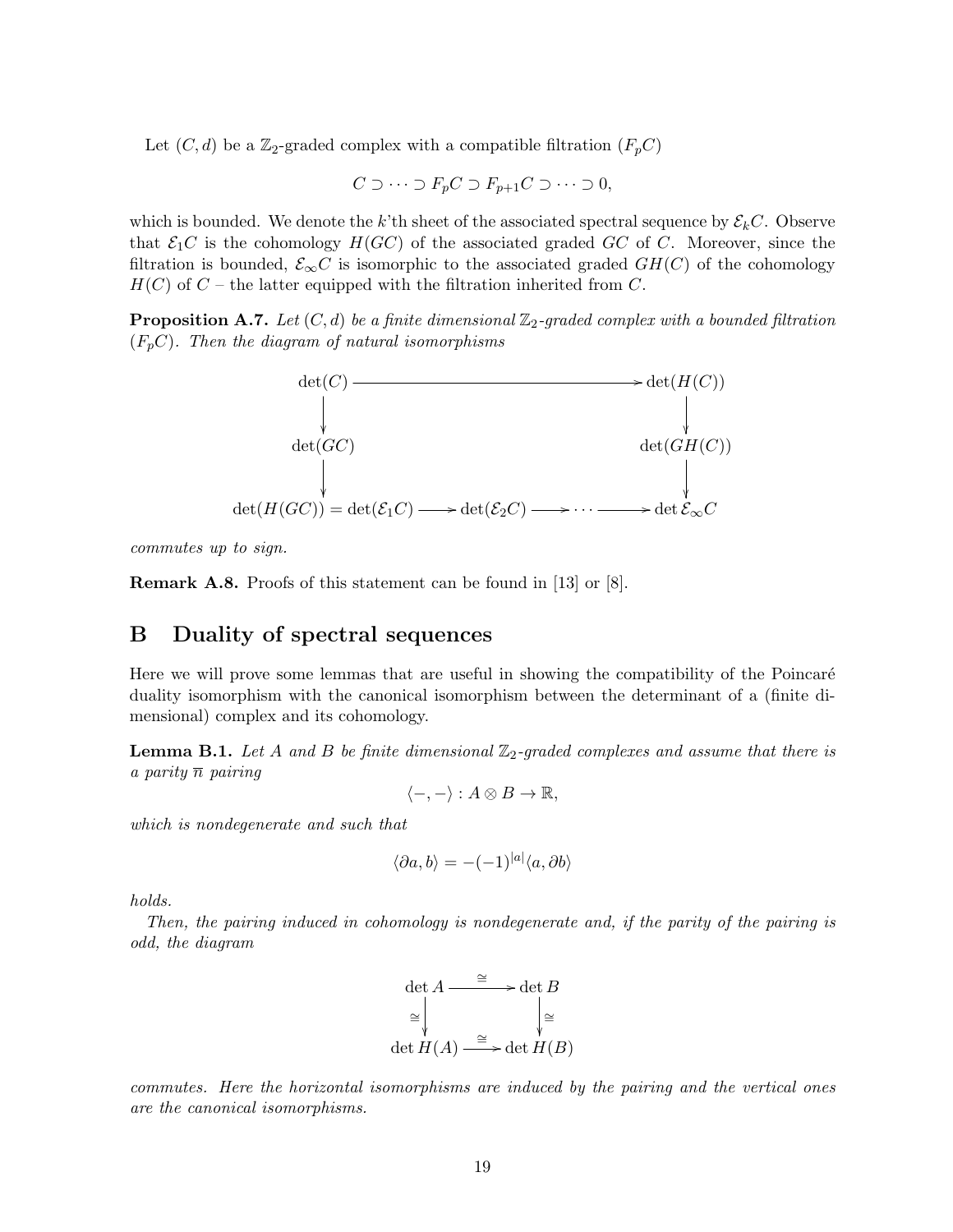Proof. First let us prove that the pairing in cohomology is nondegenerate. For this we choose a metric on A which gives a Hodge decomposition

$$
A = \mathcal{H}(A) \oplus \partial(A) \oplus \partial^*(A),
$$

where  $\mathcal{H}(A)$  denotes the space of harmonic elements. The corresponding metric on B gives a decomposition

$$
B = \mathcal{H}(B) \oplus \partial(B) \oplus \partial^*(B).
$$

Since the metric on  $B$  is the one induced by that on  $A$  we know that:

$$
\langle \mathcal{H}(A), \partial(B) \oplus \partial^*(B) \rangle = 0,
$$

and

$$
\langle \mathcal{H}(B), \partial(A) \oplus \partial^*(A) \rangle = 0.
$$

But since the pairing is nondegenerate we conclude that the pairing between  $\mathcal{H}(A)$  and  $\mathcal{H}(B)$ is nondegenerate. This implies that the pairing in cohomology is also nondegenerate.

In order to prove that the diagram above commutes, it suffices that the diagram:

$$
\det A \xrightarrow{\cong} \det \Pi B^*
$$
  
\n
$$
\cong \bigg\downarrow^{\cong} \bigg\downarrow^{\cong}
$$
  
\n
$$
\det H(A) \xrightarrow{\cong} \det H(\Pi B^*)
$$

commutes because the isomorphisms between det A and det  $H(A)$  (respectively for B and  $H(B)$ ) are canonical. This follows from the observation that the diagram

$$
\det B^* \xrightarrow{\qquad \qquad } (\det B)^* \\
\cong \qquad \qquad \downarrow \cong \\
\det H(B^*) \xrightarrow{\cong} (\det H(B))^*
$$

 $\Box$ commutes.

**Lemma B.2.** Let  $A = (A^{k,\overline{p}})$  and  $B = (B^{k,\overline{p}})$  be  $\mathbb{Z}_2$ -graded complexes with an additional  $\mathbb{Z}_2$ grading bounded between 0 and  $n \geq 0$ . Assume further that A and B have finite dimensional cohomology and that the respective differentials preserve the filtrations  $F_p(A)$  and  $\tilde{F}_p(B)$  given by

$$
F_p(A) = \bigoplus_{k \ge p} A^{k,\bullet}, \quad \tilde{F}_p(B) = \bigoplus_{k \ge p} B^{k,\bullet}.
$$

Let

 $\langle , \rangle : A \otimes B \to \mathbb{R},$ 

be a pairing of bidegree  $(-n, 0)$  such that

(1.) The differentials are skew-adjoint with respect to the pairing, namely:

$$
\langle \partial a, b \rangle = -(-1)^{|a|} \langle a, \partial b \rangle.
$$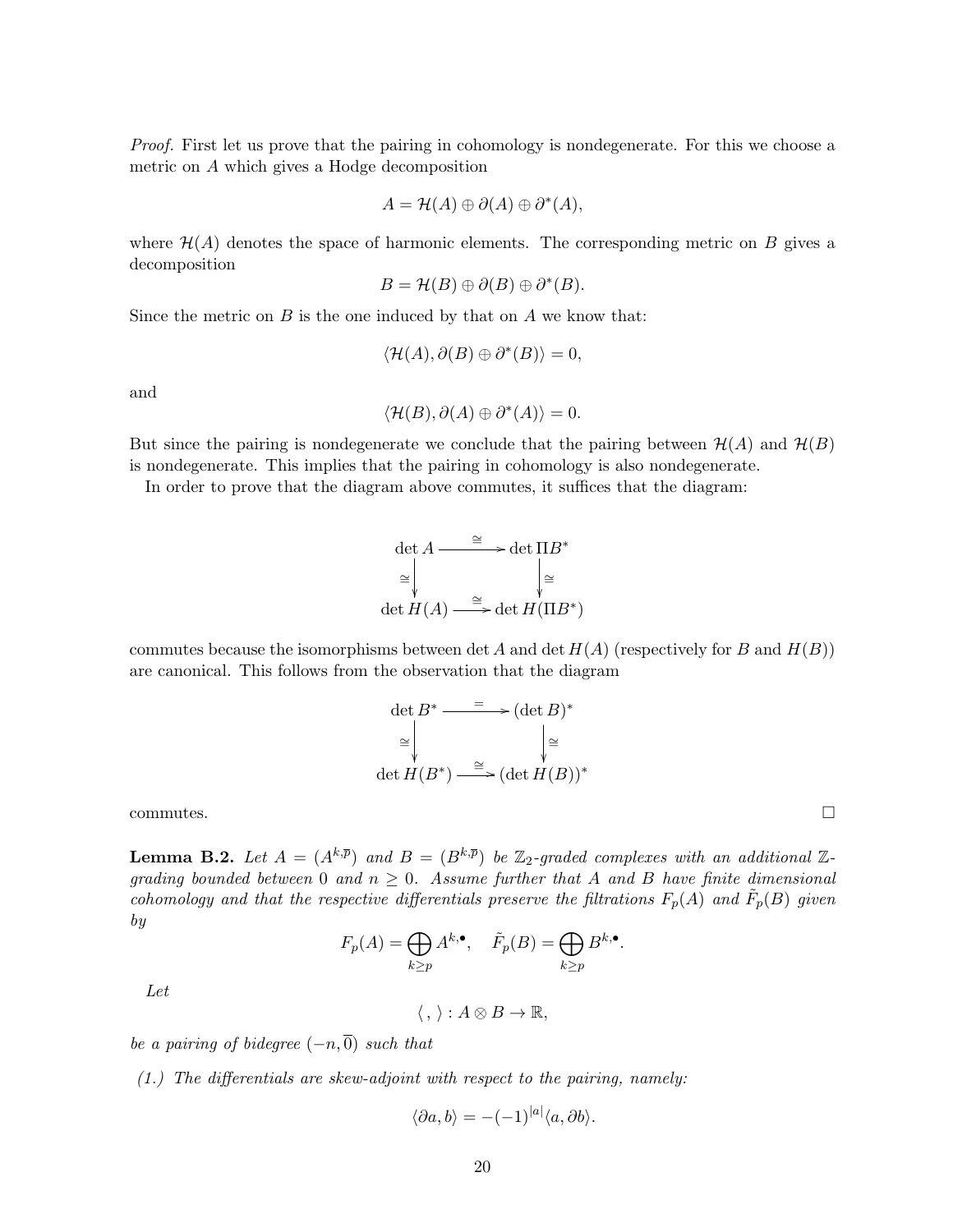(2.) The induced pairing in cohomology

$$
\langle -, - \rangle : H(A) \otimes H(B) \to \mathbb{R}
$$

is nondegenerate.

Consider the spectral sequences  $\mathcal{E}_r$  and  $\tilde{\mathcal{E}}_r$  associated to the filtrations  $F_p(A)$  and  $\tilde{F}_p(B)$ . Then:

1. For  $r \geq 0$  there is a pairing of bidegree  $(-n, \overline{0})$ :

$$
\langle\,,\,\rangle:\mathcal{E}_r\otimes\tilde{\mathcal{E}}_r\to\mathbb{R},
$$

given by the formula

$$
\langle [a],[b]\rangle := \begin{cases} \langle a,b\rangle \text{ if } [a] \in E_r^{p,\overline{q}} \text{ and } [b] \in E_r^{n-p,\overline{q}},\\ 0 \text{ otherwise.} \end{cases}
$$

2. For each r the pairing makes the differentials  $\partial_r$  on the r-th sheets skew-adjoint, namely:

$$
\langle \partial_r[a],[b] \rangle = -(-1)^{|a|} \langle [a], \partial_r[b] \rangle.
$$

- 3. The pairing between the  $(r + 1)$ -th pages is the one induced in cohomology by the pairing between the page r-th pages.
- 4. If there exists  $m \geq 0$  such that the m-th pages are finite dimensional and the pairing between them is nondegenerate then the same is true for  $r \geq m$ .
- 5. Assume that n is odd, the r-th pages are finite dimensional and the pairing between them is nondegenerate. If the filtrations induced in cohomology are compatible in the sense that

$$
\tilde{F}_p(H(B)) = \{ [b] \in H(B) : \langle [a], [b] \rangle = 0 \text{ for } [a] \in F_{n-p+1}(H(A)) \},
$$

then the following diagram commutes

$$
\det \mathcal{E}_r \xrightarrow{\cong} \det \tilde{\mathcal{E}}_r
$$

$$
\cong \Big\downarrow^{\cong} \Big\downarrow^{\cong} \det H(A) \xrightarrow{\cong} \det H(B).
$$

Here the vertical isomorphisms are the canonical isomorphisms, while the horizontal ones are induced by the pairing.

Proof. For the first claim we need to show that the pairing from  $(1)$  is well defined. We know that

$$
\mathcal{E}_r^{p,\overline{q}} := \frac{\{a \in F_p(A^{\overline{p+q}}) : \partial(a) \in F_{p+r}(A^{\overline{p+q+1}})\}}{F_{p+1}(A^{\overline{p+q}}) + \partial(F_{p-r+1}(A^{\overline{p+q-1}}))}
$$

and

$$
\tilde{\mathcal{E}}_r^{p',\overline{q'}} := \frac{\{b \in \tilde{F}_{p'}(B^{\overline{p'+q'}}) : \partial(b) \in \tilde{F}_{p'+r}(B^{\overline{p'+q'+1}})\}}{\tilde{F}_{p'+1}(B^{\overline{p'+q'}}) + \partial(\tilde{F}_{p'-r+1}(B^{\overline{p'+q'-1}}))}
$$

.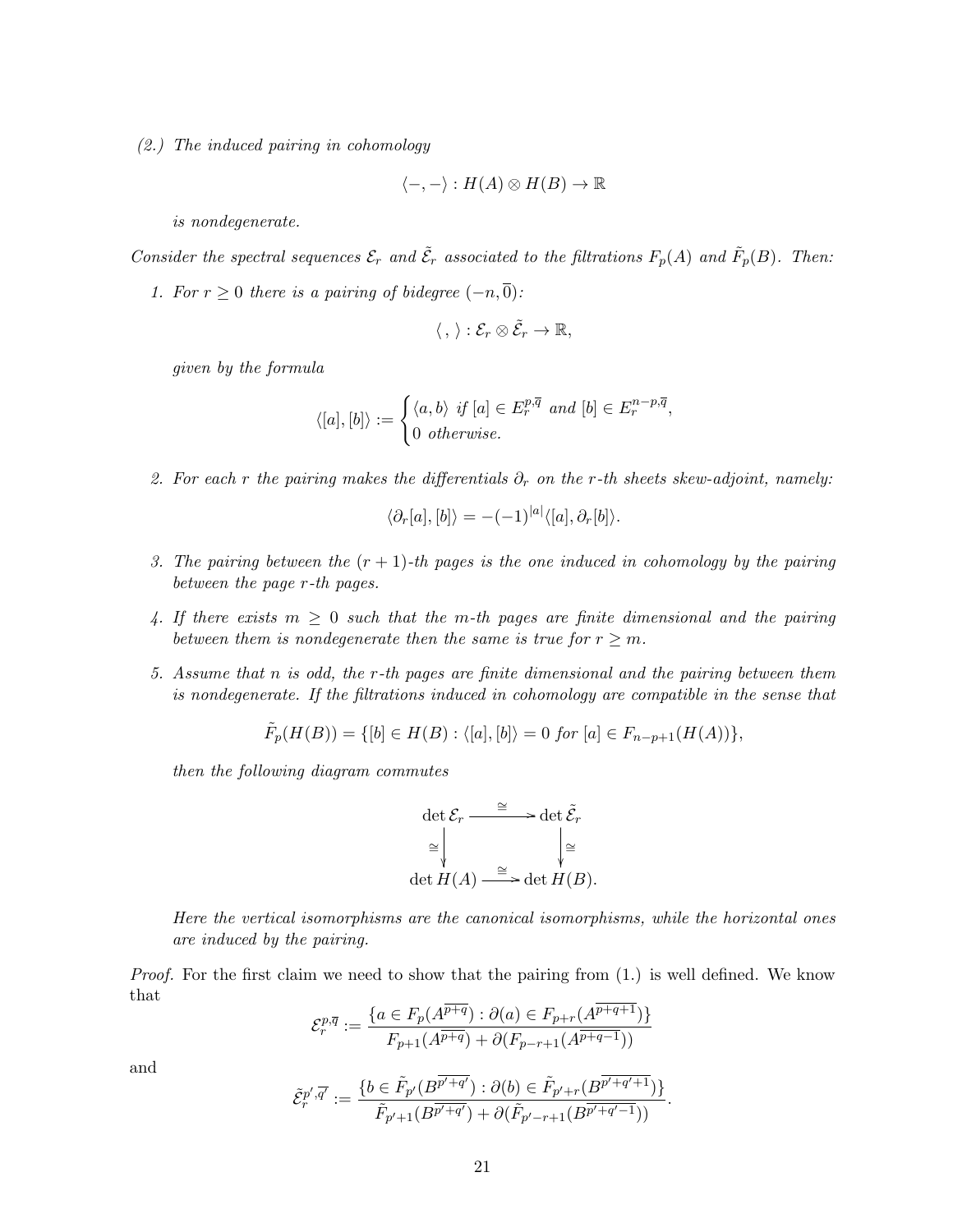We can assume that  $p' = n - p$  and  $\overline{q'} = \overline{q}$  since otherwise the pairing is zero. In order to prove that the pairing is well defined we need to show that

$$
\langle F_{p+1}(A^{\overline{p+q}}) + \partial (F_{p-r+1}(A^{\overline{p+q-1}})), \{b \in \tilde{F}_{p'}(B^{\overline{p'+q'}}) : \partial(b) \in \tilde{F}_{p'+r}(B^{\overline{p'+q'+1}})\}\rangle = 0,
$$

and that

$$
\langle \tilde{F}_{p'+1}(B^{\overline{p'+q'}}) + \partial(\tilde{F}_{p'-r+1}(B^{\overline{p'+q'-1}})), \{a \in F_p(A^{\overline{p+q}}) : \partial(a) \in F_{p+r}(A^{\overline{p+q+1}})\}\rangle = 0.
$$

By symmetry, it is enough to prove the first equation. Consider  $a \in F_{p+1}(A^{\overline{p+q}})$  and  $b \in \{b \in$  $\tilde{F}_{p'}(B^{\overline{p'+q'}}): \partial(b) \in \tilde{F}_{p'+r}(B^{\overline{p'+q'+1}})\}.$  Then

$$
\langle a, b \rangle = 0
$$

because  $p + 1 + p' > n$  and the pairing has bidegree  $(-n, 0)$ . Next, let us assume that  $c \in$  $\partial(F_{p-r+1}(A^{\overline{p+q-1}}))$  and  $b \in \{b \in \tilde{F}_{p'}(B^{\overline{p'+q'}}): \partial(b) \in \tilde{F}_{p'+r}(B^{\overline{p'+q'+1}})\}\.$  Hence

$$
\langle \partial c, b \rangle = \pm \langle c, \partial b \rangle = 0,
$$

because  $c \in F_{p-r+1}(A^{\overline{p+q}}), \ \partial b \in F_{p'+r}(B^{\overline{p'+q'+1}})$  and the pairing has bidegree  $(-n, \overline{0})$ . We conclude that the pairing is well defined.

The second claim is an immediate consequence of the fact that the pairing between A and B makes the differentials skew-adjoint. The third claim follows from the explicit formula for the pairing. The fourth claim is a direct application of Lemma B.1 In order to prove the last claim we will show that the following diagram commutes:



The fact that all but the last diagram commute is a direct application of Lemma B.1. It remains to show that the last diagram commutes. From the explicit formula for the pairing on the spectral sequence we know that the pairing at the level of associated graded vector spaces in the cohomology induced by the pairing on the spectral sequences is given by

$$
\langle [a],[b]\rangle := \begin{cases} \langle a,b\rangle \text{ if } [a] \in F_p(H(A))/F_{p+1}(H(A)) \text{ and } [b] \in \tilde{F}_{n-p}(H(B))/\tilde{F}_{n-p+1}(H(B)),\\ 0 \text{ otherwise.} \end{cases}
$$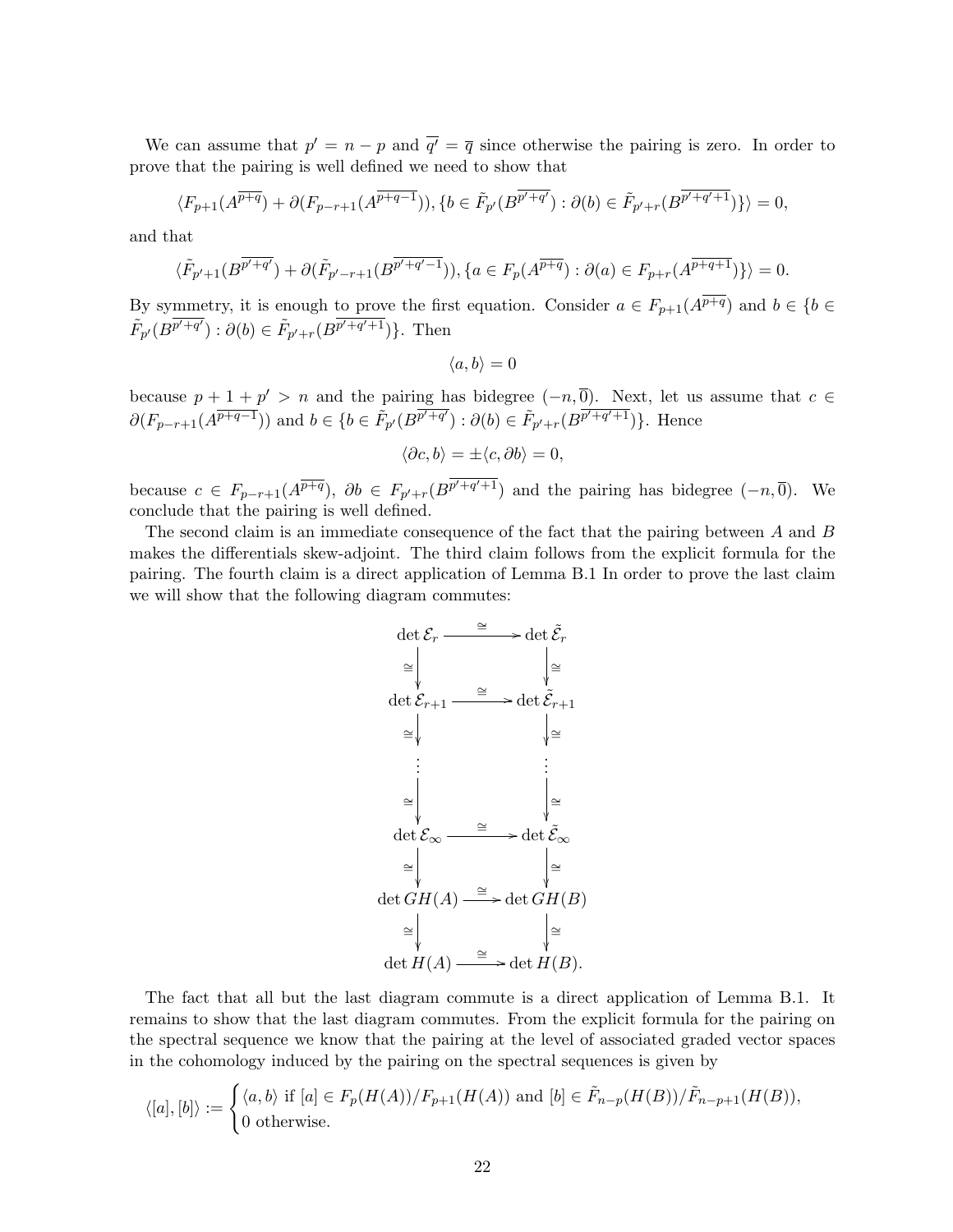That the last diagram commutes can be seen as follows: first, observe that the pairing yields an isomorphism

$$
H(A) \cong \Pi H(B)^*
$$

which maps  $F_pH(A)$  to  $\tilde{F}_pH(B)^* := (\tilde{F}_{n-p+1}H(B))^{\circ}$ , i.e. the annihilator of  $\tilde{F}_{n-p+1}H(B)$  in  $H(B)^*$ . The isomorphism  $\phi$ : det  $H(A) \cong$  det  $H(B)$  in the diagram above is induced from this isomorphism. Moreover, we obtain the following commutative diagram

$$
\det H(A) \xrightarrow{\det[\phi]} \det(\Pi H(B)^*) \xrightarrow{\equiv} \det H(B)
$$
\n
$$
\downarrow \qquad \qquad \downarrow \qquad \qquad \downarrow
$$
\n
$$
\det G(H(A)) \xrightarrow{\det G[\phi]} \det G(\Pi H(B)^*) \xrightarrow{\cong} \det G(H(B)),
$$

where the last arrow on the second line comes from the natural identification

$$
\tilde{F}_p H(B)^*/\tilde{F}_{p+1} H(B)^* \cong \left(\tilde{F}_{n-p} H(B)/\tilde{F}_{n-p+1} H(B)\right)^*.
$$

The composition of det  $G(H(A)) \cong \det G(\Pi H(B)^*) \cong \det G(H(B))$  coincides with the map in the next to last line in the previous diagram. Hence

$$
\det GH(A) \xrightarrow{\cong} \det GH(B)
$$
  
\n
$$
\cong \bigvee_{\forall \text{det } H(A) \xrightarrow{\cong} \det H(B)}
$$

commutes as well.

Acknowledgements. We would like to thank Maxim Braverman, Alberto Cattaneo, Calin Lazaroiu, Pavel Mnëv and James Stasheff for useful conversations. We also thank the referee for various suggestions that improved the presentation. C.A.A. was partially supported by SNF Grant 20-113439 and the Forschungskredit of the Universität Zürich. F.S. was partially supported by the FCT through program POCI 2010/FEDER, by postdoc grant SFRH/BPD/69197/2010 and by project PTDC/MAT/098936/2008. We thank the University of Zurich (Switzerland) and the Instituto Superior Tecnico in Lisbon (Portugal) for their hospitality.

 $\Box$ 

### References

- [1] C. Arias Abad and F. Schätz, The  $A_{\infty}$  de Rham theorem and the integration of representations up to homotopy, to appear in Int. Math. Res. Not.
- [2] J. Block, Duality and Equivalence of module categories in noncommutative geometry, A celebration of the mathematical legacy of Raoul Bott, 311339, CRM Proc. Lecture Notes, 50, Amer. Math. Soc., Providence, RI, 2010.
- [3] J. Block and A. Smith, A Riemann-Hilbert correspondence for infinity local systems, arXiv:0908.2843.